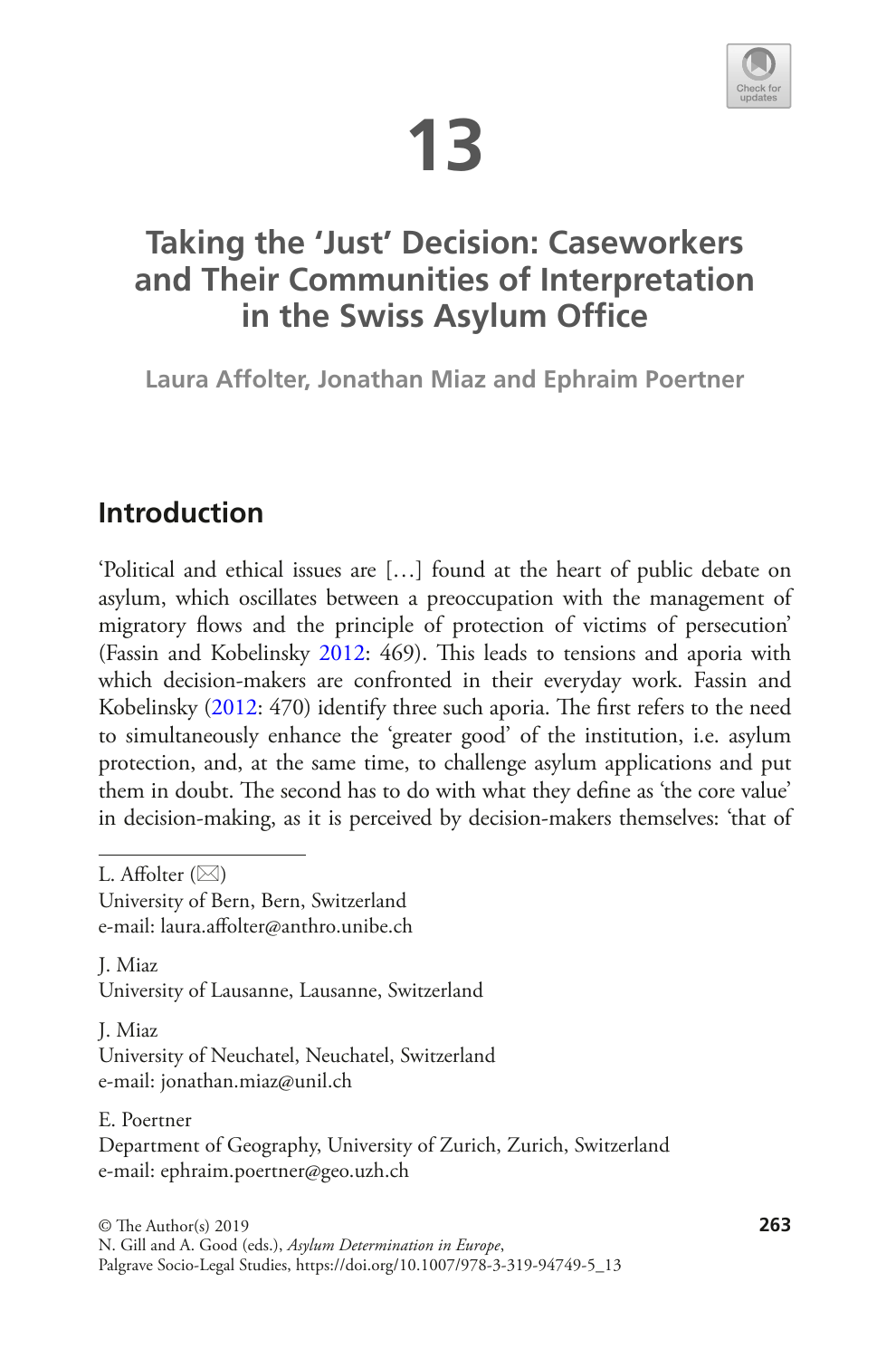the just decision' (ibid.). The term 'just', thereby, stands both for 'correctness'<sup>1</sup> and 'fairness'. The third relates to the sanctioning of (moral) sentiments and their simultaneous importance as a means for determining the veracity of asylum claims as well as for rendering the institution 'human'. Related to this view, but more on a micro-level, much of the existing literature on street-level bureaucracies has dealt with practical decision-making dilemmas, particularly the juggling between, on the one hand, 'compassion and fexibility' and, on the other hand, 'impartiality and rigid rule-following' (Lipsky [2010](#page-19-1): 15–16; see also Maynard-Moody and Musheno [2003](#page-19-2)).

However, what became apparent in our feldwork is that these 'dilemmas' or aporia were generally not formulated as such by the caseworkers<sup>2</sup> themselves. Fassin and Kobelinsky also underline this with regard to rapporteurs and magistrates in the French National Asylum Court [\(2012](#page-19-0): 470). This, we argue, is not a coincidence. Hence, even if these diferent rationales of decision-making appear to stand in confict, ways of resolving or at least reducing this tension are essential for caseworkers to do their job. In this chapter, we look at how this is done. Our aim is not to argue that these 'dilemmas' are never experienced as such by decision-makers. Sometimes they are. However, while this has been dealt with extensively in existing literature, not much attention has been paid to the fact that more often they are not. In this chapter, therefore, we deal with the 'non-experience' of dilemmas arising from what are from the 'outside' perceived as conficting rationales of decision-making and the ways in which decision-makers deal with these rationales and make them ft. We argue that decision-makers' 'volitional allegiance' (Gill [2009](#page-19-3): 215) with the asylum institution plays a crucial role thereby. This chapter develops an enquiry that illuminates how state officials themselves are governed (see also Gill [2016](#page-19-4); Mountz [2010\)](#page-20-0) through their involvement in particular groups within the office and the allegiances they develop towards them. Such an analysis involves talking to caseworkers about their 'desires', afliations and their attempts to deal with the diferent exigencies of their work.

Just as Fassin and Kobelinsky [\(2012](#page-19-0): 470) describe, for the caseworkers we spoke to decision-making is, ultimately, about taking 'correct' and 'fair' decisions. By drawing on their notion of the 'just decision' (encompassing both 'correctness' and 'fairness') we attempt to illuminate how asylum

<span id="page-1-0"></span><sup>&</sup>lt;sup>1</sup>'Correctness' of decisions is based on decision-makers' evaluations and not on that of applicants.

<span id="page-1-1"></span> ${}^{2}$ By caseworkers we mean the people in the office who conduct interviews, collect evidence, write decisions and thus produce asylum cases.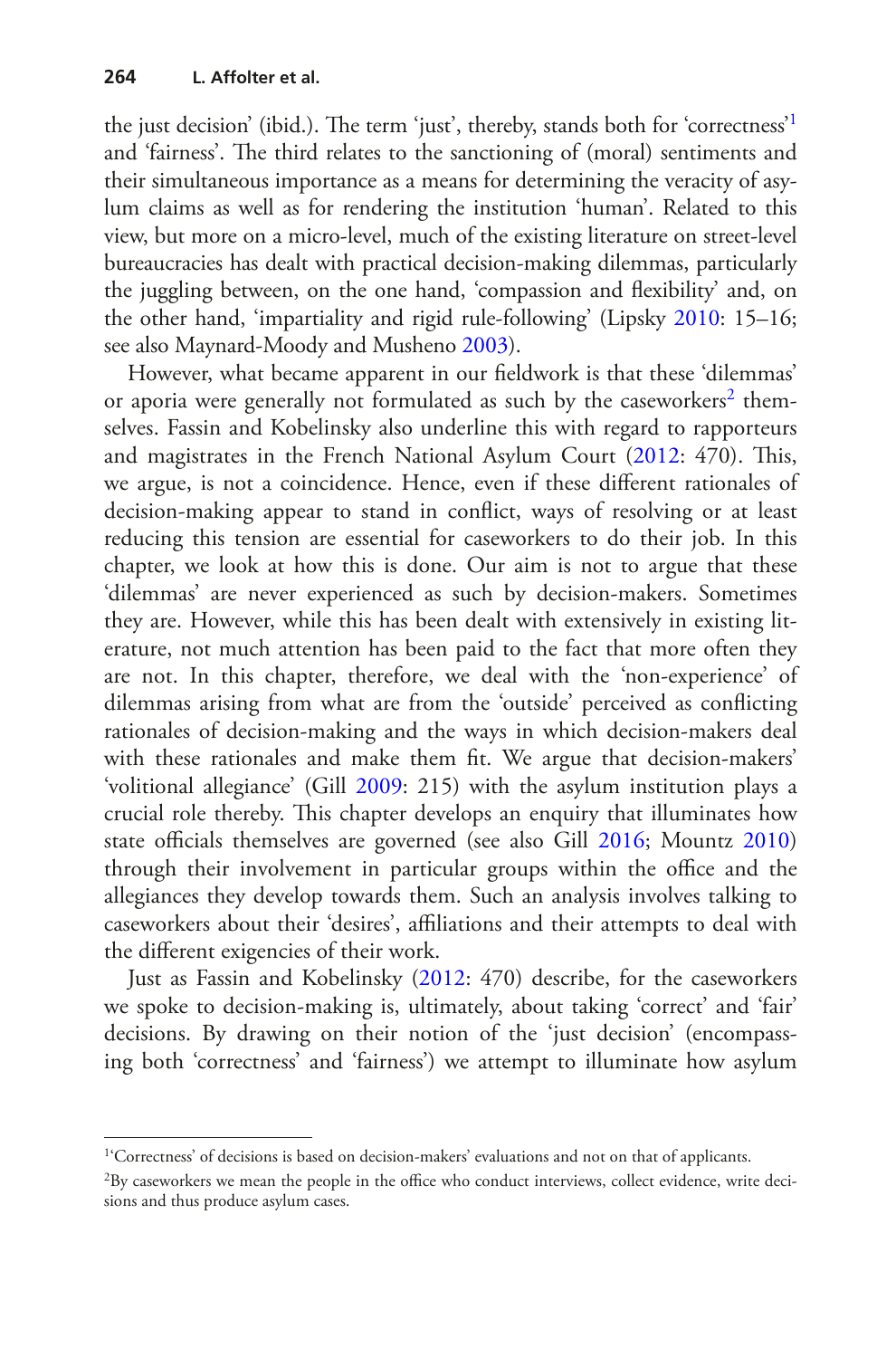decision-makers in the Swiss administration make sense of their work: how they invoke notions of correctness and fairness with regard to decisionmaking practices, but also the greater good of the asylum institution in providing protection for those deserving it, and moral sentiments such as sympathy and compassion towards applicants and their stories. In this chapter, we show that how decision-makers make sense of what they do is infuenced by their afliations to and allegiances with what we call 'communities of interpretation'[.3](#page-2-0) We defne 'communities of interpretation' as groups with which people identify. They have a 'shared repertoire' of knowledge and meanings (Wenger [2003\)](#page-20-1) on how to interpret the law and (best) make sense of their work. These communities of interpretation evolve along the fissures between diferent asylum units and divisions, professional backgrounds, amount of working experience, and hierarchical positions. Diferent communities of these kinds coexist within the same office. They are crucial to the processes whereby notions of the 'just decision' develop and become shared amongst different subdivisions of the asylum office. Gill argues that state officials are not only 'compelled, disciplined or incentivised to act ["in accordance with state objectives"], but [are, furthermore,] ideationally conditioned to freely choose to conduct themselves' in such ways (Gill [2009](#page-19-3): 219–220). We argue that these little communities of interpretation play an important role in this regard.

By placing the relationship between asylum caseworkers and (parts of) the office at centre stage in this article, we shed light on an issue that has received much less attention than, for instance, the relationship or encounter between asylum seekers and decision-makers (Jubany [2011;](#page-19-5) Gill [2009](#page-19-3), [2016](#page-19-4); Kobelinsky [2015](#page-19-6); Maryns [2006;](#page-19-7) Probst [2011;](#page-20-2) Souter [2011\)](#page-20-3), the social and legal conditions in which caseworkers apply the law (Miaz [2017\)](#page-19-8), as well as the role of evidence in such encounters (Doornbos [2005;](#page-19-9) Good [2007](#page-19-10); Gibb and Good [2013](#page-19-11); Scheffer [2001](#page-20-4)). Thus, to understand why decision-makers do what they do, we argue that it is important to look at what decision-makers themselves claim that they 'do in the name of the state' (Gupta [1995](#page-19-12): 376). It is here that their relationship with (part of) the office and their volitional allegiance to it become important.

After a short section on 'just decisions', where we explain how we analytically approach 'just' decision-making and describe our methods and data, we develop our argument in three main parts. The first two are organised

<span id="page-2-0"></span><sup>3</sup>We derive this term from Wenger's 'community of practice' ([2003\)](#page-20-1).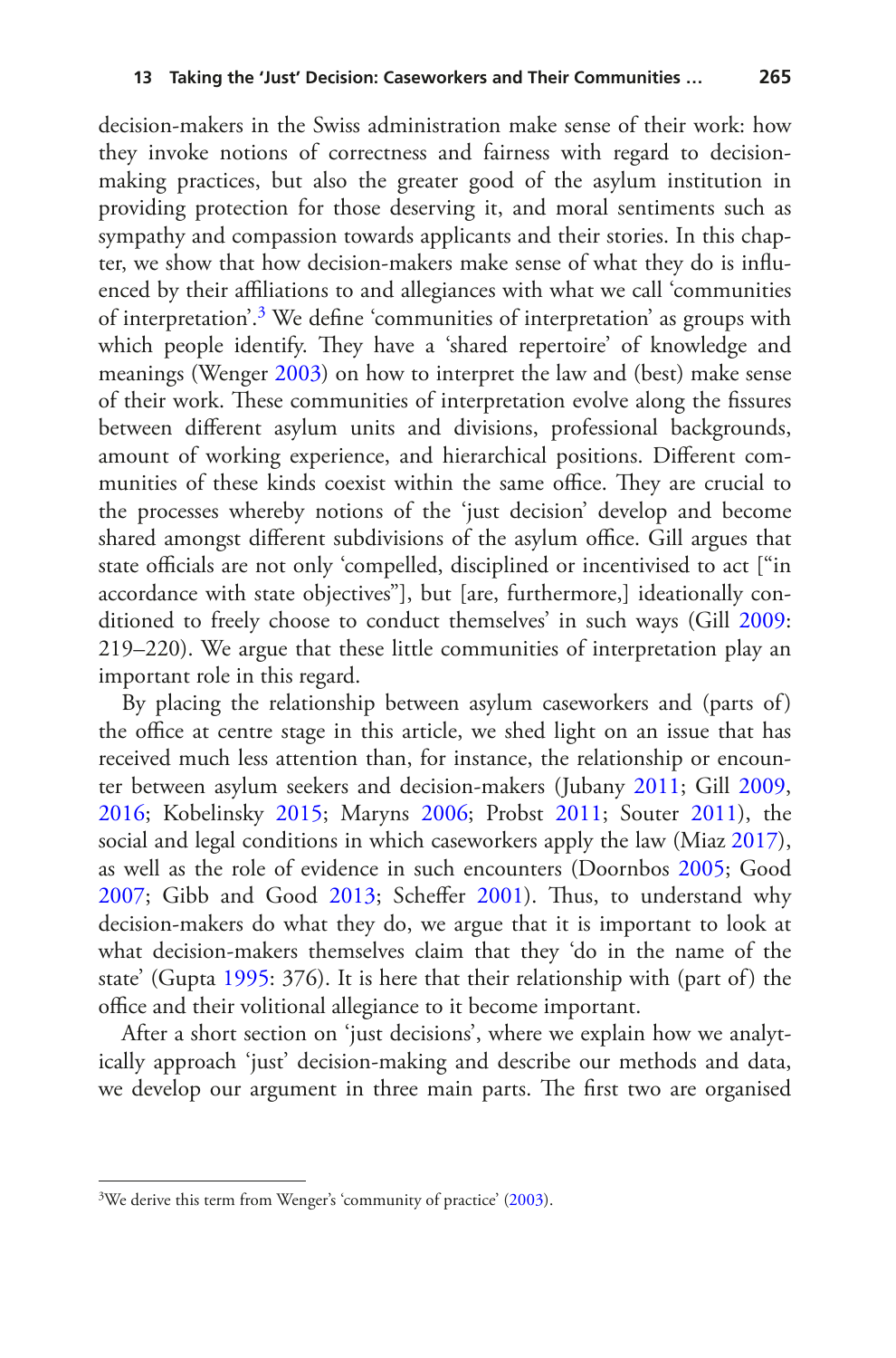around the two dimensions of what caseworkers and their superiors considered to make their work 'just': 'correctness' and 'fairness'. In the frst part we discuss meanings ascribed to correct decision-making. We show that what 'correct' comes to mean is shaped by institutional constraints related to legality, productivity and accountability. Furthermore, we argue that other actors such as superiors, peers and magistrates of the Federal Administrative Court as well as imagined fgures such as 'the Swiss people' or 'the tax payers' play an important role in shaping what it means to take a 'correct' decision. In the second part we analyse how caseworkers negotiate 'fairness'. We argue that diferent considerations—legal, organisational, relational, and moral—play into these negotiations and orient the caseworkers' practices and decision-making. In this section we also show that caseworkers develop particular ideas about the rightful positioning in this landscape of diferent (and at times conficting) considerations (see also Liodden and Schneider, both this volume). In the last part of the chapter we show how developing such ideas is infuenced by the communities of interpretation that decision-makers afliate themselves with, or are afliated with, as well as by the allegiances with these communities that they develop.

### **Tracing the 'Just Decision'**

Following Laroche [\(1995](#page-19-13)) we understand 'just decisions' as social representations. Rather than approaching decision-making as being about an individualised notion of 'choice', we focus on how caseworkers and their supervisors speak about 'just' decisions and decision-making and try to make sense (and/or convey a certain sense to us, the researchers) of their work and the competing normative orders they have to manoeuvre within their daily work. Thus, in this chapter, we trace decision-makers' practical reasoning (Barnett [2011](#page-18-0): 247) of 'just' decision-making through their verbal accounts when explaining, justifying and distancing themselves from certain events, which we relate back to everyday practices of asylum decision-making that we have observed and participated in.

Since 'just' decision-making is not directly observable but only constructed in the verbalisation of practices and practical knowledge, the main bulk of data in this chapter is conversational in nature. The verbal accounts we draw on are, on the one hand, conversations between us and caseworkers of the Swiss State Secretariat for Migration SEM, including semi-structured and open-ended interviews with caseworkers as well as informal conversations with them; and, on the other hand, conversations between diferent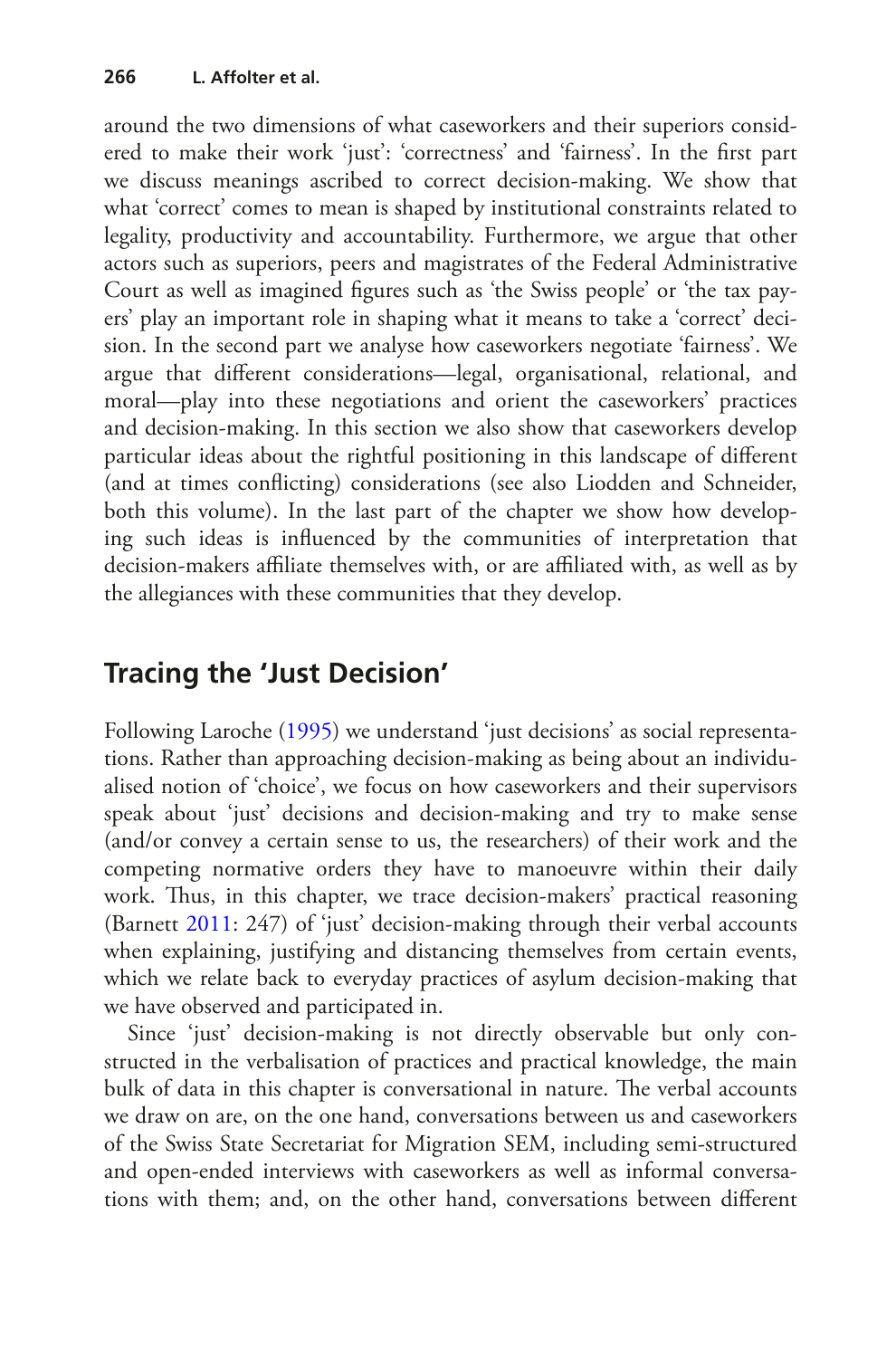caseworkers that we observed, for instance, during so-called consulting sessions between superiors and their employees or training sessions for new caseworkers.

As described in the introduction, what constitutes 'just' decision-making is contested within the institution. Such contestations render the difering ideas of just decision-making visible. However, other aspects of what 'just' decision-making means may be self-evident within the institution. It is precisely such 'normalities' that we must attempt to grasp as ethnographers (see Breidenstein et al. [2013](#page-18-1): 36). Yet, Shore and Wright also warn against becoming 'inured' to these normalities and claim that it is important to 'maintain sufficient critical distance to be able to keep asking fundamental questions about how [officials] conceptualise their worlds and what this means for theoretical debates' [\(2011](#page-20-5): 15). This was something that all three of us struggled with. During our feldwork, we all became inured to certain 'normalities'[.4](#page-4-0) Working together and sharing our thoughts and experiences has helped us to recognise our own 'normalities' and regain critical analytical distance. Our diferent disciplinary backgrounds—Ephraim Poertner is a human geographer, Jonathan Miaz a political scientist and Laura Afolter a social anthropologist—also proved enriching in this interpretative endeavour.

Asylum seekers must fle their asylum application in one of the SEM reception centres, where they are submitted to the frst steps of the procedure. The procedure comprises two asylum interviews. If the reception centre cannot decide on the asylum application within 90 days, the asylum seeker is allocated to a canton responsible for his or her accommodation and support. The procedure continues at the headquarters, where the file is further processed, usually by conducting the second interview, undertaking investigations and, ultimately, taking the decision.

We all did feldwork in diferent units at the SEM headquarters and in one or two reception centres. Jonathan Miaz conducted his feldwork between 2010 and 2012, Ephraim Poertner between 2012 and 2014 and Laura Affolter between 2013 and 2015.<sup>5</sup> Apart from our conversations with decision-makers, during our feld-stays we also shadowed people in their daily work, went to coffee breaks and team meetings with them, sat in on

<span id="page-4-0"></span><sup>&</sup>lt;sup>4</sup>However, maintaining and regaining distance is not difficult only because one becomes inured to one's interaction partners' normalities, but also because as researchers we become personally involved and develop relationships of trust with our interaction partners (see Van Maanen [1982](#page-20-6)).

<span id="page-4-1"></span><sup>5</sup>Whilst Poertner and Afolter mostly worked with German-speaking staf, Miaz predominantly dealt with French-speaking caseworkers.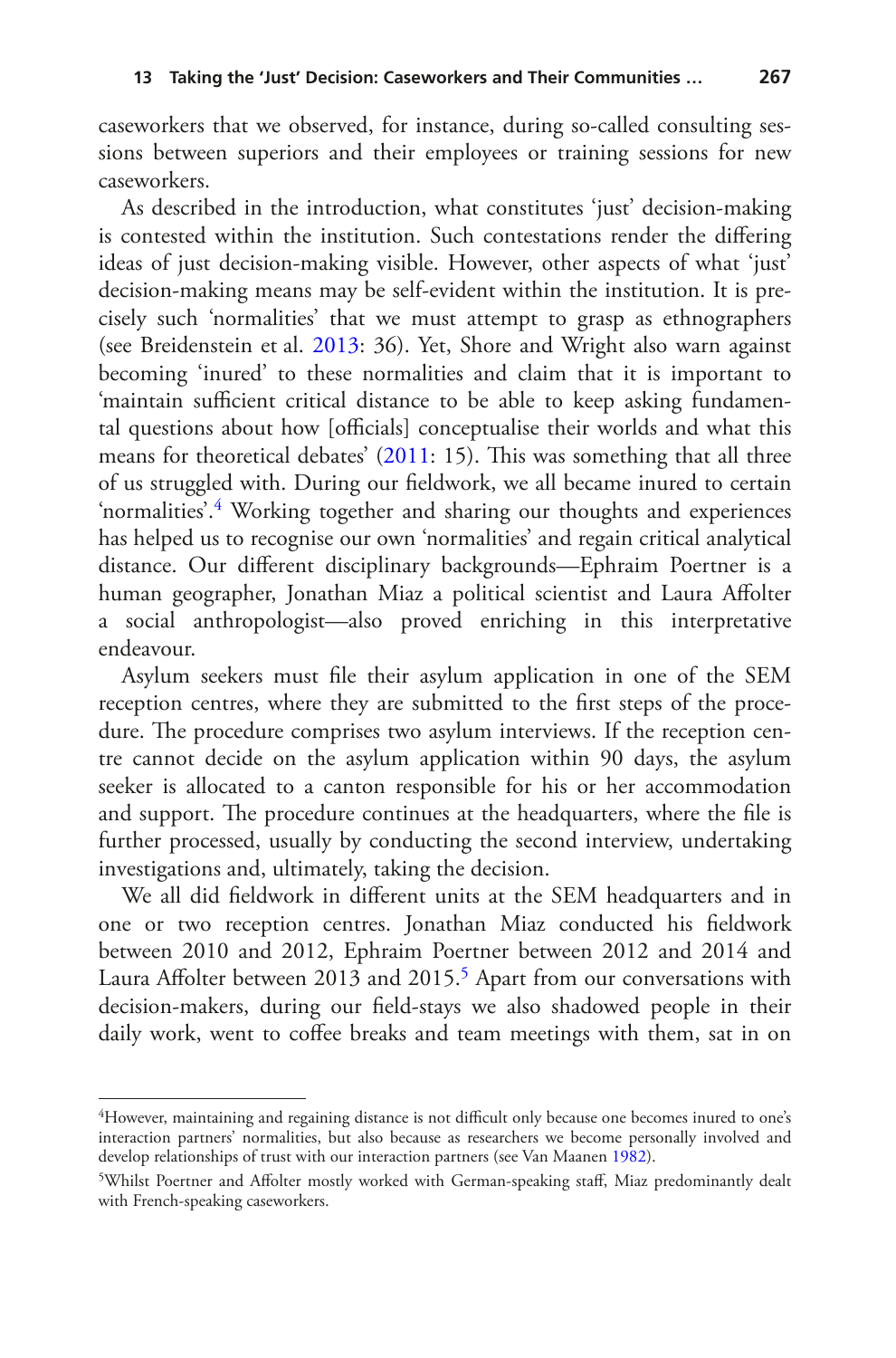asylum interviews, took part in the training sessions for new employees, etc. Thus, we all collected vast amounts of material by combining an approach of 'classical' in-depth ethnography of one particular site with multi-sited ethnography.<sup>6</sup> A lot of this material we shared with each other to write this chapter. We frst pooled parts of our anonymised ethnographic material and then both jointly and separately categorised it.

#### **What 'Correctness' Means**

Decision-making in the SEM is, to a great extent, about taking 'correct' decisions. This can be seen in the following statement by a head of unit when describing her role as a superior:

I have to make sure my people write decent [*ordentliche*] and correct decisions. And enough. And exactly in this order. You see, for me quality is more important than quantity.<sup>7</sup>

But what do she and others mean by correct decisions? And how is the correctness of decisions checked and measured? These are the questions we deal with in this section. Furthermore, we deal with the issue of quantity, which the superior also mentions.

A correct decision is often understood by decision-makers as one that one manages to get past the superior and—in case of an appeal—past the court. Thus, decisions that have been double-signed by the heads of units (even if the caseworkers know that their superiors do not always check their decisions very closely) and decisions that have been affirmed by the court are often quasi automatically perceived to be correct. When superiors check decisions, they pay particular attention to whether the decision is legally correct, whether it adheres to institutional practice and whether its argumentation is solid.

For a decision to be considered legally correct it must be consistent with the Swiss Asylum Act, the Federal Act on Foreign Nationals, the 1951 Refugee Convention and the rulings of the court. What 'according to institutional practice' means, on the other hand, is contested and keeps

<span id="page-5-0"></span><sup>6</sup>Miaz and Afolter also did feldwork in the Federal Administrative Court. Furthermore, Miaz included legal advice offices in his research.

<span id="page-5-1"></span><sup>7</sup>Nora, head of unit, headquarters. To protect the anonymity of our interaction partners, all names are pseudonyms.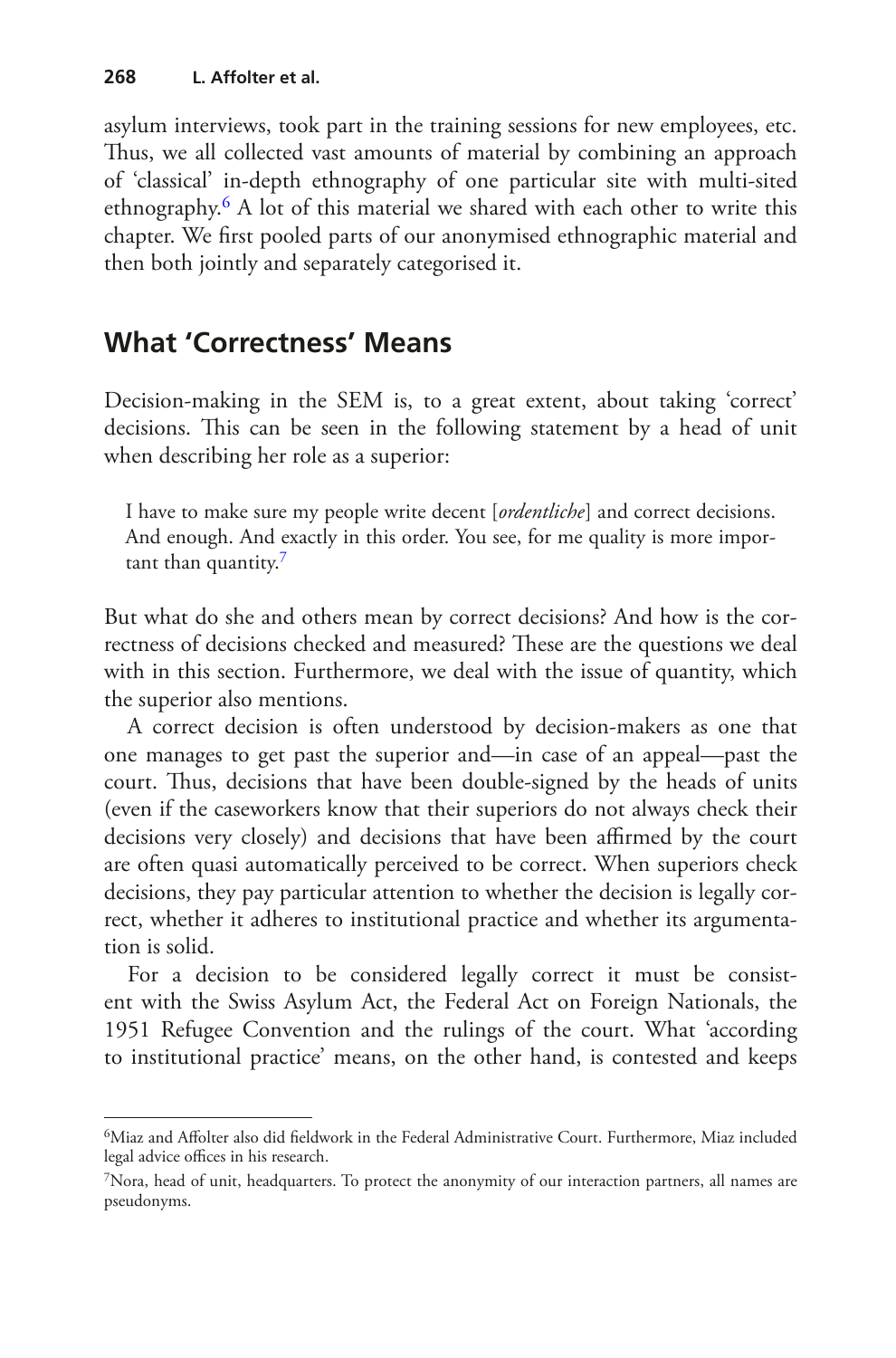changing over time. Officially, institutional practice refers to the *Asyl- und Wegweisungspraxis* (practice of asylum and expulsion; APPAs), the institutional guidelines on how to decide asylum cases from specifc countries or regions and with specific flight motives.<sup>8</sup> However, we argue that institutional practice encompasses more than is explicitly stated in these guidelines, namely the collective ways for taking specifc decisions within diferent communities of interpretation in the office. This is illustrated by the following quote, in which a caseworker speaks about decision-making in the diferent reception centres and the headquarters:

- *Carmen*: Sometimes we apply diferent measurements. And then it's kind of a legal inequality. For example, we [reception centre A] once had a lot of [people from country Y]. With 'country tests' and everything we tried to expose them and to show that they did not really come from [country Y]. So, we started rejecting their claims. At the same time in [reception centre B] they were doing interviews and just waving them through [quickly giving them positive decisions]. Just because the practice had not been coordinated. It got going after a while, but it always takes an outcry frst that something is going wrong to get something going […].
- *Researcher*: But don't you have the APPAs, which defne what the common practice is?
- *Carmen*: Yes, […] but some APPAs are just not up to date. Sometimes we have already moved a step further, but it's not in the APPA yet.
- *Researcher*: So this means you are at liberty to create your own practice here? *Carmen*: Yes, of course, but naturally in consultation with those responsible for that country at the headquarters. For example, the case of [people from country Y]; [the practice of giving more negative decisions] started here. We in the reception centres are usually the frst ones to pick up new trends. It is here where you just notice them first.<sup>[9](#page-6-1)</sup>

Several reception centre officials remarked that because they are physically so much closer to the asylum seekers (they are housed in the same building) and it is at the reception and procedure centres where the asylum seekers frst arrive, they are better equipped to pick up new trends than the people at headquarters and can thereupon adapt their practice. But because they are

<span id="page-6-0"></span><sup>8</sup>Te APPAs are created and kept up to date by the *Federführung*, the person(s) in charge of a particular country at the headquarters in Berne. APPAs exist for the most common countries of origin.

<span id="page-6-1"></span><sup>9</sup>Carmen, caseworker, reception centre.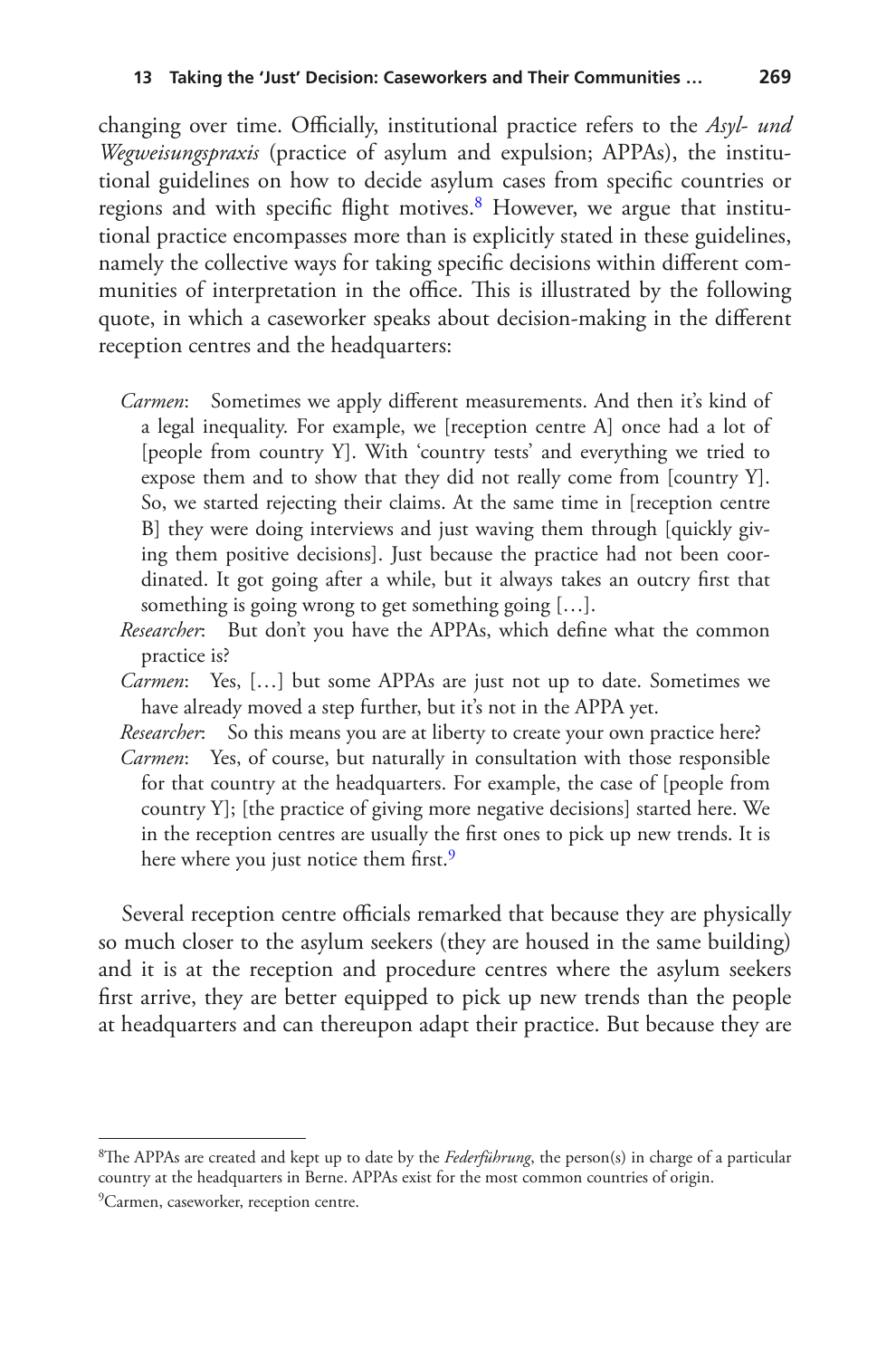not in charge of the APPAs and do not hold any *Federführungen*, [10](#page-7-0) this can result in them taking decisions that seem appropriate to them and trying to get them past the Federal Administrative Tribunal. If they manage to do so, these decisions serve as a kind of confrmation of the 'practice' and may, therefore, lead to the establishment of a new institutional practice.<sup>11</sup> This shows how caseworkers 'shape and mediate polic[ies] while translating and implementing [them] into action' (Wedel et al. [2005:](#page-20-7) 34).

As mentioned at the beginning of this section, rulings by the Federal Administrative Court constitute a further means for measuring correctness. Hence, the units and divisions of the SEM keep records of how many of their employees' decisions are quashed and for what reasons. A distinction is made between quashings that could have been avoided and those that could not have been and are, therefore, not really perceived as mistakes. Avoidable quashings are those occurring because of so-called 'formal' mistakes SEM caseworkers had made, for instance, not granting the asylum seeker the proper right to be heard or not making all the necessary enquiries. In contrast, quashings on the basis of the court judging the credibility of asylum claims or the scope of the refugee definition differently than the SEM official did, are regarded as unavoidable. If individual caseworkers and/or units receive too many quashings, especially of the 'avoidable' kind, this is conceived of as bad decision-making. Not only do such quashings refect badly on the quality of decision-making, they also cost time (and money) and, therefore, stand in the way of efficient decision-making.

Efficiency plays an important role in decision-making. Thus, decision-makers' work is not only checked in so-called qualitative terms, but also in quantitative ones. 'Somehow we are always confronted with this dilemma (*in diesem Clinch*) of not just having to demand qualitatively correct work from our people, but also that it 'yields a proft' (*es muss auch etwas rausschauen*)',[12](#page-7-2) said Markus, a head of unit at the headquarters. With 'yielding a proft' he was referring to the institutional demand to produce so-called 'output'. This focus on numerical accountability is typical of contemporary (asylum) administrations (see Gill [2016:](#page-19-4) 39; Poertner [2017\)](#page-20-8). Quantitative targets are set on a regular basis for the whole institution. There is a lot of (political) pressure to deal with asylum applications fast and reduce the

<span id="page-7-0"></span><sup>10</sup>In German, '*die Federführung haben*' means 'to have the lead'. Here it refers to the person or the group of people responsible for determining a country or thematic practice doctrine.

<span id="page-7-1"></span> $11$ Of course, this is not something that is only done by officials working in the reception centres but also those at the headquarters.

<span id="page-7-2"></span><sup>&</sup>lt;sup>12</sup>Markus, head of unit, headquarters.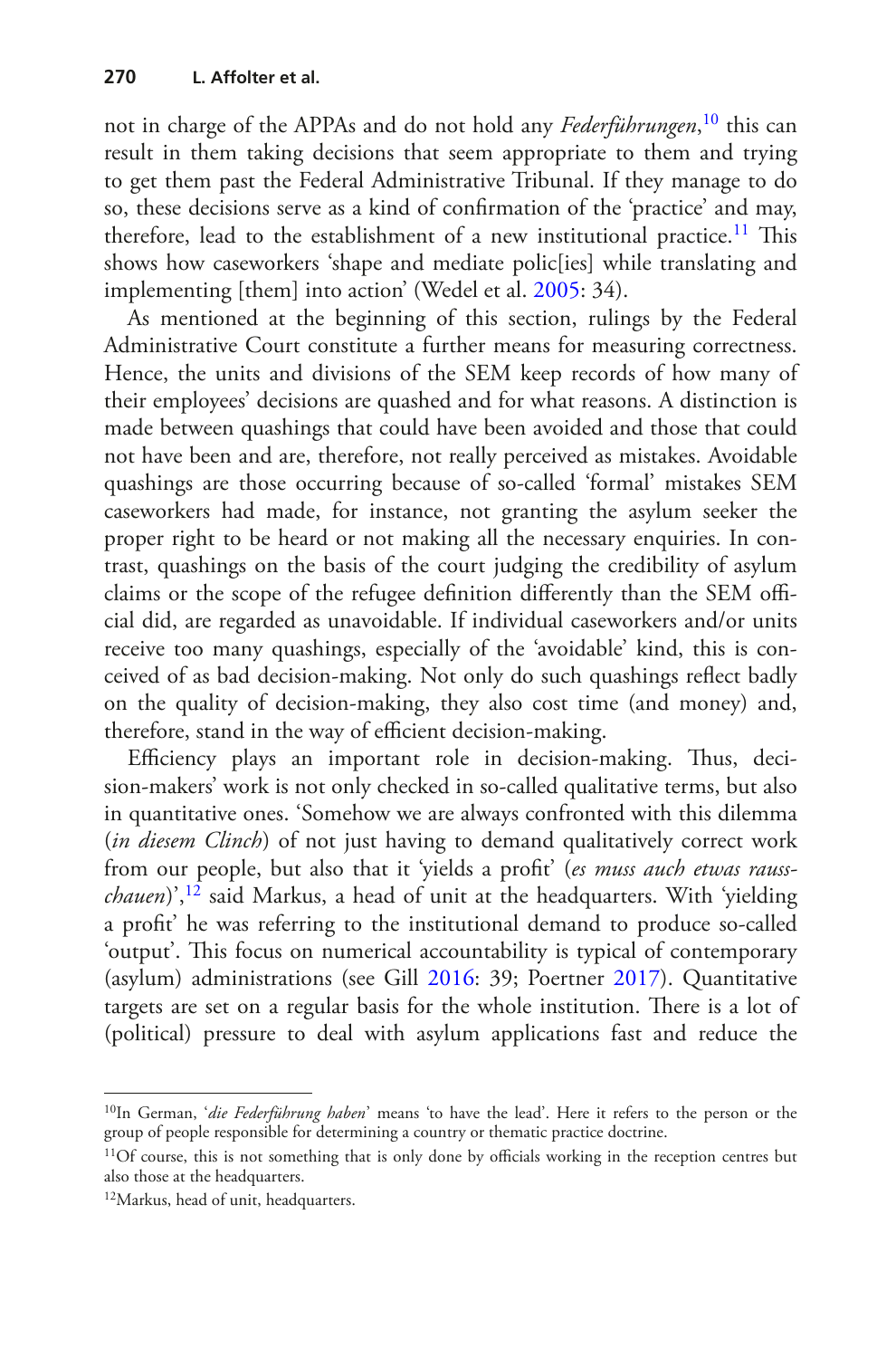number of pending cases. Setting quantitative targets is a way of doing justice to these demands.<sup>[13](#page-8-0)</sup> This political pressure for efficiency becomes apparent in the statement by the same superior, Markus, that 'we [the SEM (officials)] have a responsibility towards the Swiss people and the tax payers to not just take correct decisions but decisions of "the right quality"'. He then goes on to say: 'And I deliberately speak of "the right quality" and not of "optimal quality", because it could always be done better'.[14](#page-8-1) With 'right quality' Markus implies that the efforts invested to make decisions qualitatively better has to be measured against the quantitative demands of the office: it is not only important for decisions to be correct and thorough, but the time and effort involved matter too. That Markus considers this to be a political demand becomes apparent through the reference he makes to 'the Swiss people' and 'the tax payers'. Markus appears to have internalised a certain sense of accountability towards these imagined, generalised and blurred fgures. In caseworkers' and their superiors' discourses, these two fgures are usually used to justify restrictive practices and the measures for a greater productivity.

The concept of 'the right quality' bridges quantitative and qualitative demands. Doing one's job well in the SEM means making an adequate efort. It requires 'practical knowledge' to be able to assess for each specifc case what 'adequate' means. Overall, it means going into sufficient depth when dealing with a case, but not investing more time and resources than necessary. This can be seen in the example of Theodor, a caseworker, who said that his superior had instructed him to stop always looking for material evidence in order to argue for the non-credibility of asylum claims using the criterion 'contradiction to facts' (*Tatsachenwidrigkeit*). The superior considered this too time-consuming and had asked him to focus instead on framing his arguments along the lines of 'insufficient substance', which could be done on the basis of the asylum interview minutes alone. The example shows that out of all the possible legal ways to argue in a case the most economical ones are usually promoted.

<span id="page-8-0"></span><sup>&</sup>lt;sup>13</sup>While many of the caseworkers who had been working at the SEM for more than 15 or 20 years told us that there had always been numerical measures, most of them felt the output pressure had increased over recent years.

<span id="page-8-1"></span><sup>&</sup>lt;sup>14</sup>Markus, head of unit, headquarters.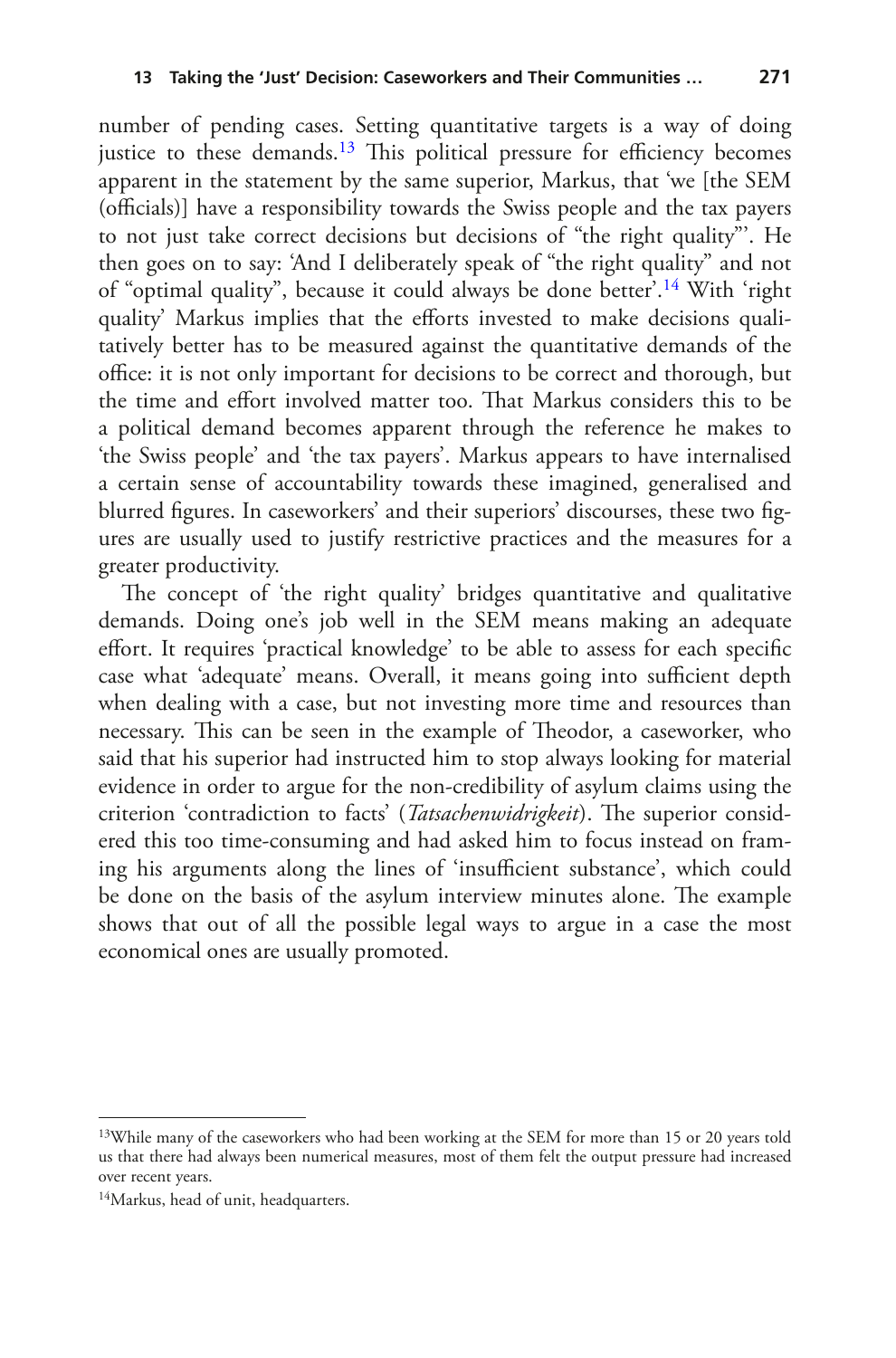#### **Negotiating 'Fairness'**

- *Corinna*: I limit myself to [applying institutional practice], because I have to. Even if sometimes it doesn't refect my personal opinion. [But] sometimes we also have to think like a human being and not like a person who makes the law  $15$
- *Nora*: For me being 'fair' means that we use the same standards for evaluating each claim. This also means that if the applicant does not fulfil the eligibility criteria we don't 'bend the rules' [*drehen und biegen*] and write a positive decision, just because it's quicker. It means that when we reach the conclusion that the case must be rejected, we take the trouble to write a negative decision, even if this takes us three to four days, and if one had just said 'yes, it's coherent', it might only have taken half a day. That's what it means to be 'frm but fair' [*in der Härte gerecht*]. On the other hand, we try hard to do justice to each individual case, each individual problem. I can also sometimes 'turn a blind eye' [*fünf gerade sein lassen*] if my gut feeling tells me that I shouldn't be obstinate and that I should try to do justice to the individual case. […] it means that we will look at the case more closely and that we do not hide behind formal arguments too readily.<sup>16</sup>

We start with these two quotes because they show similar patterns regarding what is perceived as fair decision-making. Both officials stress the importance of following rules (stemming from the law and institutional practice). This is often described as being 'firm' or 'strict', which are regarded as necessities and virtues. For Nora being frm means treating everyone equally, which she (and many others) believe is what asylum decision-making should be about. Both also seem to imply that not (strictly) following the rules should constitute an exception. Corinna describes these 'exceptional' moments as situations in which one thinks 'like a human being'. For Nora these exceptional moments arise when her gut feeling tells her to deal with a case more closely than usual. Both of them, therefore, imply that not only legal and organisational norms and constraints orient decision-makers' practices but also moral considerations, emotions and feelings.

However, in this section we go beyond this dialectical depiction by extending the story in two ways. First, we argue that dealing with this 'dilemma' (whether it is perceived as such by the caseworkers or not) is not ('just') about using one's room for manoeuvre to either 'be compassionate'

<span id="page-9-0"></span><sup>15</sup>Corinna, asylum caseworker, headquarters.

<span id="page-9-1"></span><sup>&</sup>lt;sup>16</sup>Nora, head of unit, headquarters.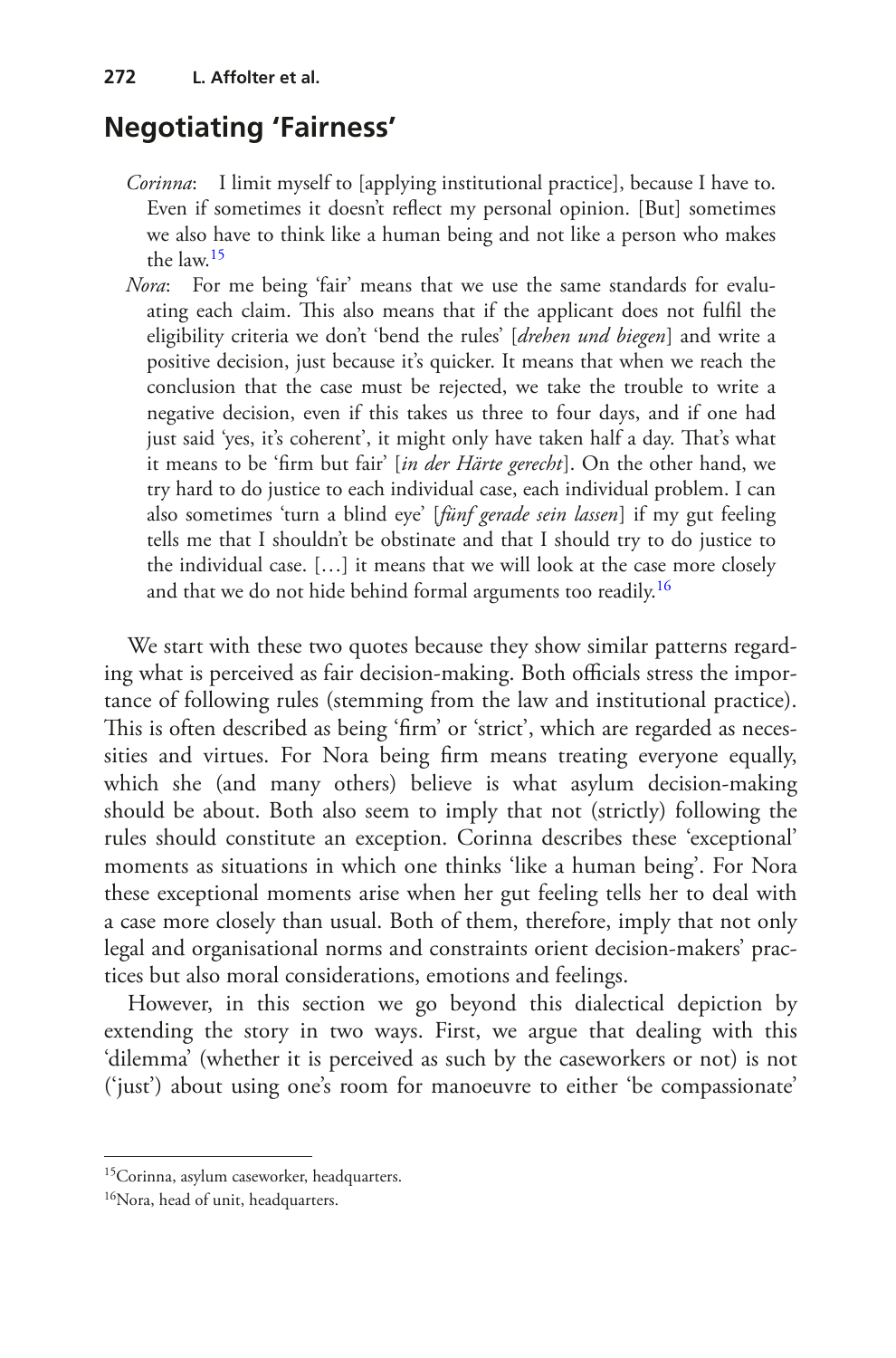or 'follow the law', but about making these demands meet. Second, we argue that the tension between what we call 'doing justice to the individual' and 'doing justice to the system' is about more than just 'compassion' and 'impartial rule-following'. It is about fnding one's position in a 'moral economy' (Fassin [2012:](#page-19-14) 441) fraught with pitfalls on various grounds: upholding legal and formal considerations without falling into the trap of becoming overly formalistic; seeing your room for manoeuvre in the right spots—whether in your fght against abuse or to provide protection to as many as possible; coping with being regularly lied to as well as being exposed to excruciating stories of sufering. No simple solution to these tensions exists, but caseworkers struggle in justifying their own position in this feld of contradictory convictions on what 'just' decision-making ultimately means. We argue on the basis of this that decision-makers not only have an idea of what is 'just' in an individual case, but develop a representation about the 'rightful' positioning in this landscape of contested moral measures.

Decision-makers' volitional allegiance to (parts of) the office and the important role that 'protecting the system' plays in their work are crucial in this regard. Caseworkers often tend to refer to 'the system' and their afliation to it when explaining why they have to be strict in their application of the law. In Switzerland, like other countries of the global North, discourses on 'abuses' and on 'bogus' refugees loom large (Zimmermann [2011\)](#page-20-9). The work of asylum caseworkers is, thus, marked by suspicion concerning asylum seekers' motives for applying for asylum, which becomes particularly visible in credibility assessments. They argue that they have to refuse those asylum seekers who do not correspond to the legal defnition of the refugee in order to protect the asylum institution from abuse, to preserve the credibility of the system and, fnally, to continue to protect 'those who deserve protection', as this quote nicely shows:

I think that saying 'no' to someone who's not a refugee in the sense of the UNHCR and of the Refugee Convention contributes to the protection of the asylum institution. One has to say 'no' to those who are not refugees in order to be able to say 'yes' to those who are.<sup>17</sup>

Fassin and Kobelinsky [\(2012](#page-19-0): 465) relate these kinds of legitimation narratives back to the historical change in decision-making, when in the mid

<span id="page-10-0"></span><sup>&</sup>lt;sup>17</sup>Johann, asylum caseworker, headquarters.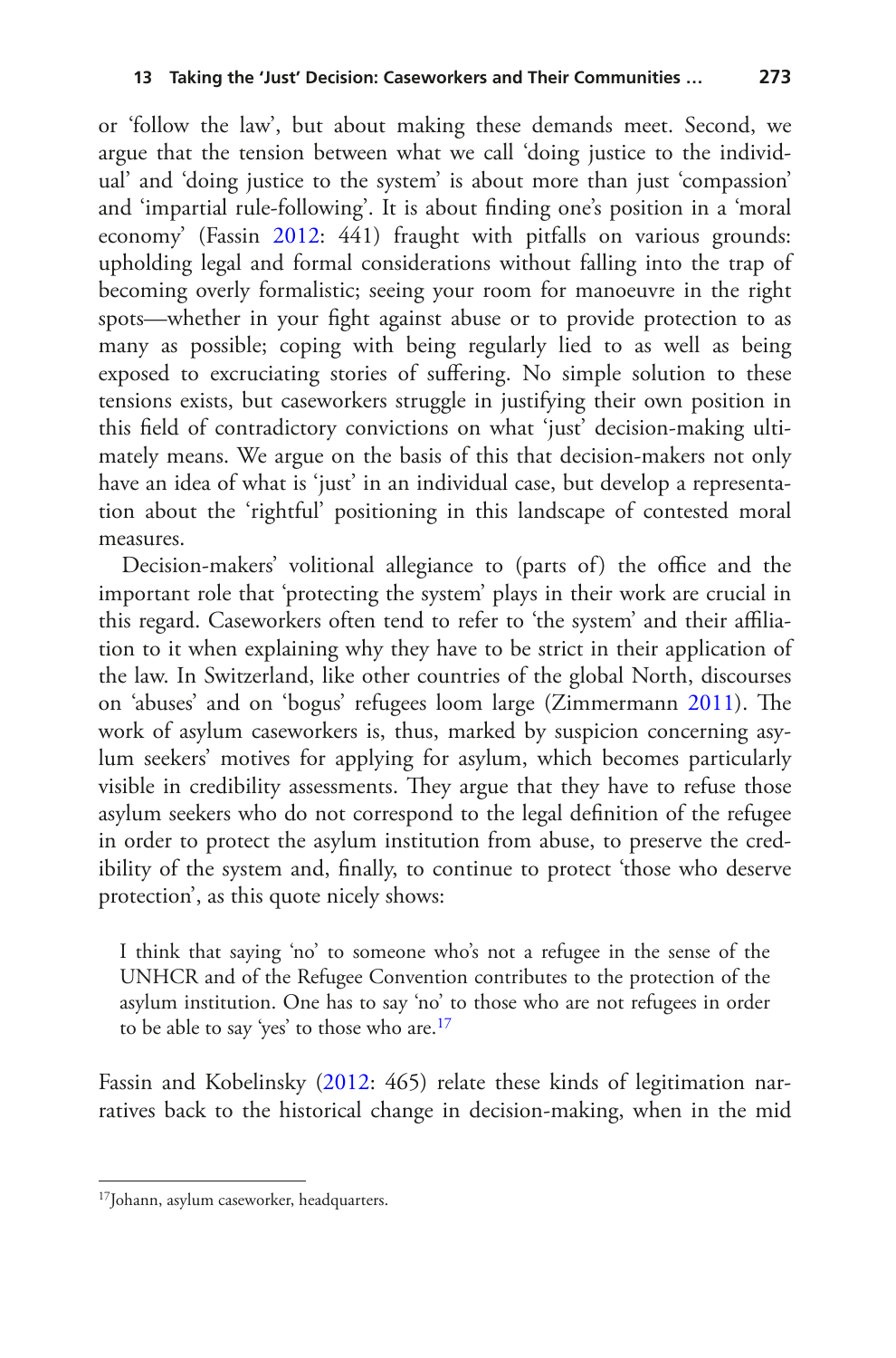1980s most requests went from being granted to being rejected. They argue that the 'only morally acceptable means to solve this problem is to make a separation between valuing asylum while devaluing those who claim it'. Decision-makers

not only believe that they do good work, in which they sincerely believe, but are also convinced that they do it even better when they are more scrupulous in their examination of claims and parsimonious in granting refugee status. (ibid.)

Decision-makers, therefore, tend to make use of explanations such as the one quoted above to explain how they do justice both to the system, and to the individual asylum seeker. Whilst some decision-makers told us that doing justice to the system and doing justice to the individual asylum seeker created a dilemma they had to deal with in their daily work, many seemed to agree with the idea that 'just' decision-making was about bringing doing justice to the individual asylum seeker into accordance with doing justice to the system. The quote above shows how this is done.

The meanings ascribed to fair decision-making so far pertain to legal equality. A further meaning often associated with fair decision-making is that of impartiality, as Nora's quote at the beginning of this section indicates. The ideal of fair decision-making is, therefore, commonly understood to be about fnding one's middle ground, as this quote shows:

We sometimes tease each other a bit. If one of us takes a rather strict decision: 'Oh, what a hardliner'. And if someone says that they had to turn a blind eye or take an 'in dubio pro [refugio]['18](#page-11-0) decision: 'What a wimp you've become'. I think it's important to fnd a middle ground somewhere. So, that you don't slide towards one extreme, you see?<sup>[19](#page-11-1)</sup>

It is very common within the office to denounce other decision-makers, asylum units, divisions and even centres as being either 'softies' or 'hardliners'. Who is considered to be a 'softy' or a 'hardliner', and what that constitutes, vary. What some consider impartial decision-making, might already be regarded as the act of a 'softy' by others. In the following quote Jenny

<span id="page-11-0"></span><sup>&</sup>lt;sup>18</sup>This means to give the applicants the 'benefit of the doubt'.

<span id="page-11-1"></span><sup>19</sup>Lucy, asylum caseworker, headquarters.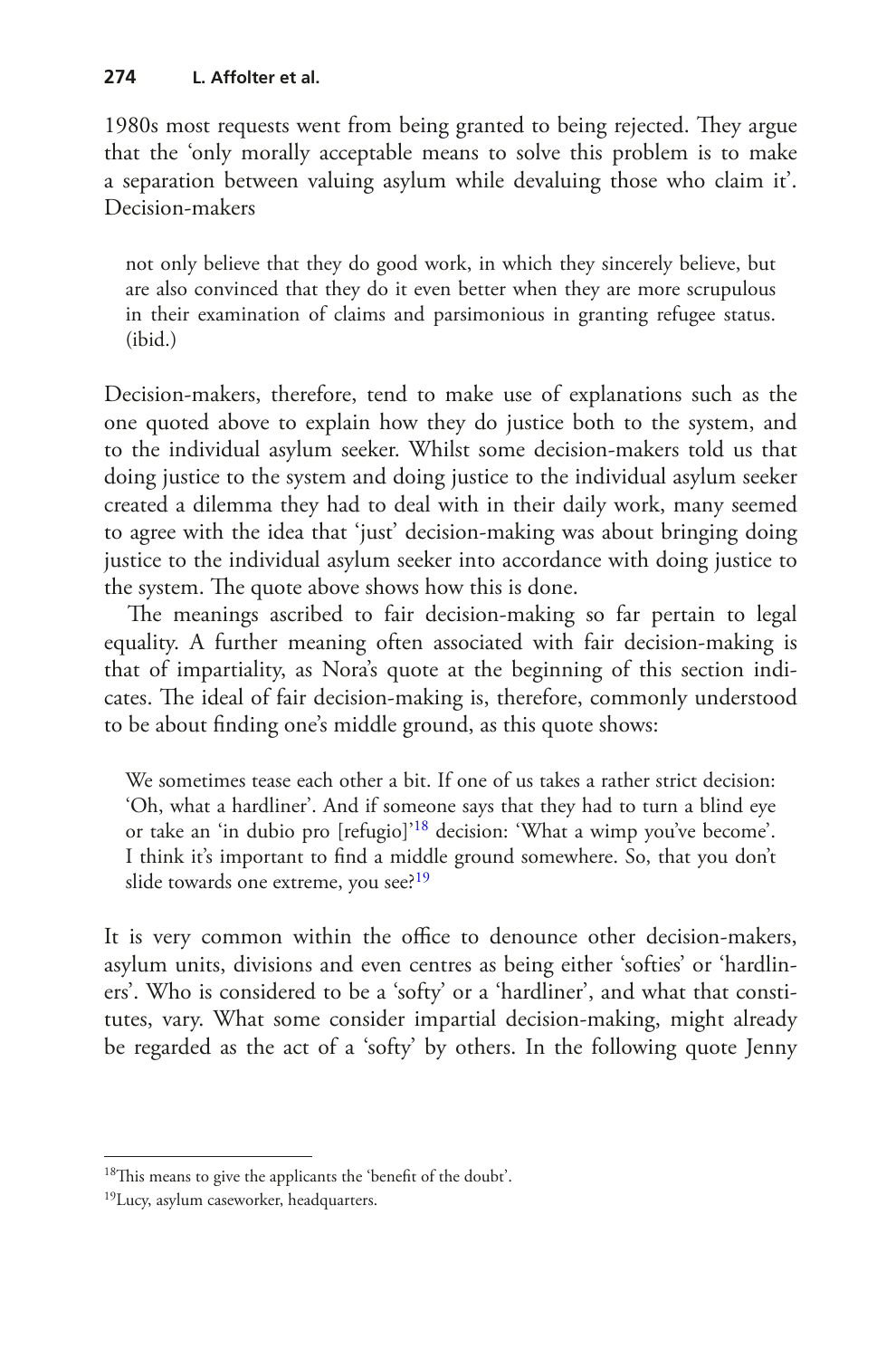criticises 'leftists', who are often considered to be 'softies' for pursuing egoistic projects:

And then there are those that one knows are totally left-wing and would like to save the world. And they think they've done something good [by 'just waving those people through' on the basis of family reunifcation], even though some of these 16 and 17-year old women disappeared and never officially arrived here. [...] That's very egoistic [...] and frowned upon, you see? Because it's 'professionally' [*fachlich*] just completely wrong and also legally. I mean, that's just so problematic. $20$ 

Jenny uses this example to show why for her doing what one feels to be 'personally right' fails to do justice to the individual. She, thus, gives a twist to the narrative of why rightful decision-making should be orientated towards what is professionally and legally right, which extracts the moral basis from narratives that justify decision-making focusing on individual sufering. Attitudes like Jenny's are, however, also criticised by decision-makers. They blame their co-workers (and/or themselves) for not being open enough towards asylum seekers and their individual circumstances and for having become 'cynical', 'overly formalistic' and what they sometimes call 'law machines'.

Both kinds of criticism seem to involve an inherent assumption that 'just' decision-making implies making personal convictions, feelings, ethics and notions of ethos ft. However, how this is to be achieved—whether it is about putting diferent notions of 'just' decision-making into a hierarchical order, what this order should be, and, thus, how diferent ideas of what makes decision-making 'just' should be weighted—or whether it is about merging personal and professional ideas of the 'just decision' and to what extent this is desirable—is a matter of contestation. This leads to tensions that decision-makers often experience and have to deal with in the course of their everyday work. How they deal with it, may, in turn, depend on caseworkers' diferent afliations and allegiances, on the one hand, but also on the particular situation: the case they are dealing with and the person they are talking to.

<span id="page-12-0"></span><sup>&</sup>lt;sup>20</sup>Jenny, head of unit, reception and procedure centre.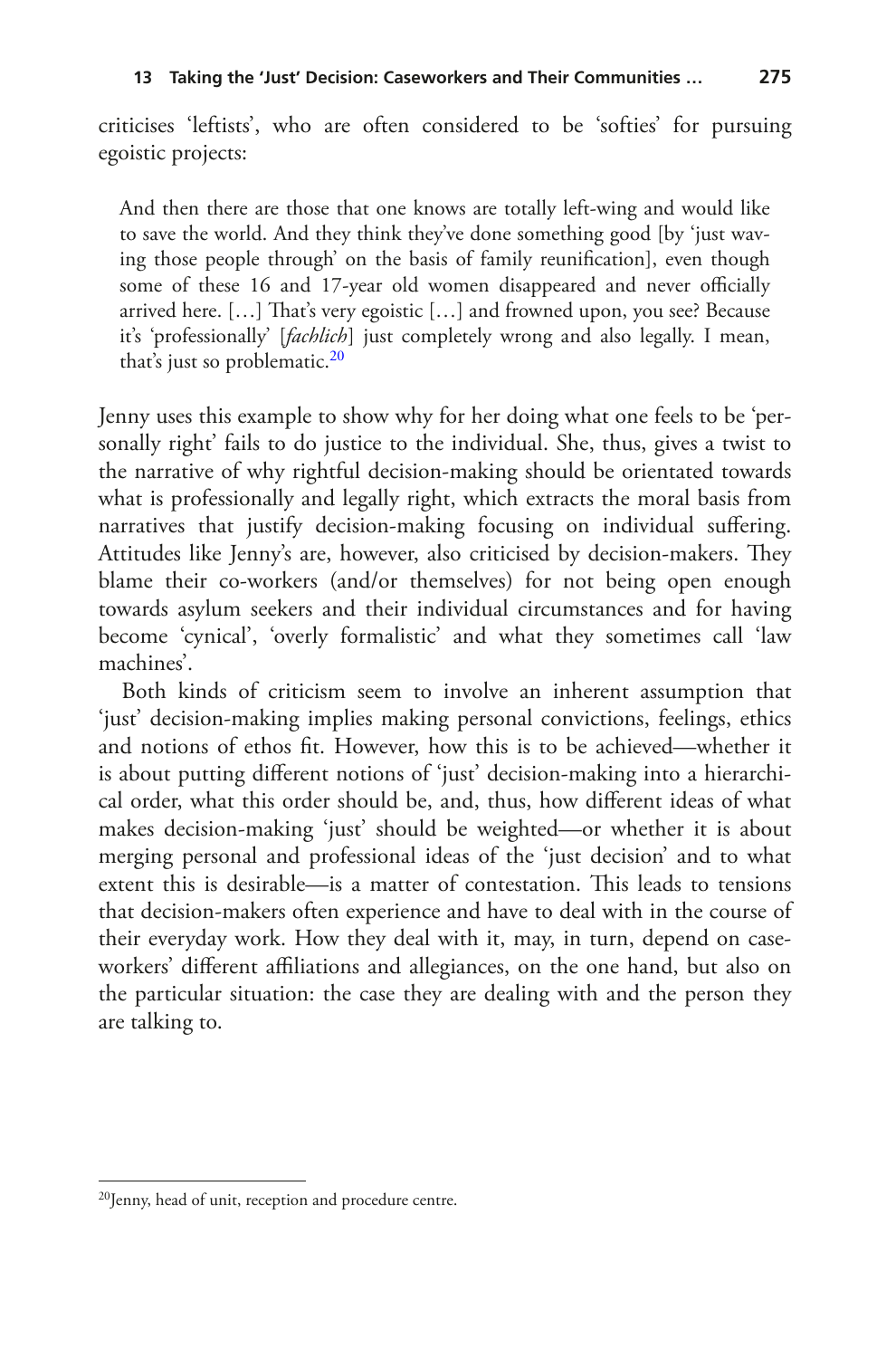#### **Communities of Interpretation**

I have to do what the office says, otherwise I will somehow betray the office and I don't want that either.<sup>[21](#page-13-0)</sup>

The expression of 'betraying the office' in this quote suggests a close affiliation between the official and the office that, we suggest, cannot be taken for granted. It implies a struggle for the 'ideologically afected desires of state personnel' (Gill [2009:](#page-19-3) 215), their 'volitional allegiance' (ibid.) with the office (also standing for 'the system'). It is important, however, not to perceive the office solely as a unified whole. Rather, it appeared to us to be divided along complicated and evolving lines of afliations and allegiances. These changing allegiances profoundly influence what 'just' decision-making means for caseworkers in particular situations. Thus, decision-makers align with what are imagined as 'just decisions' in the communities of interpretation they identify themselves with and are identifed with, and distance themselves from other senses of 'just' decision-making.

These communities of interpretation evolve along the fissures between units, divisions, professions, experience, and hierarchy, and are crucial in order to grasp how notions of 'just' decision-making develop and become shared amongst different subdivisions of the office. However, we acknowledge that these fssures are not dividing lines: they are, to some extent, situational: not only are they complicated and evolving, but sometimes the fssures run right through individuals that feel torn between competing senses of 'just' decision-making. Also, there is arguably more mutual understanding between the various divisions than this rather antagonistic representation allows us to acknowledge. Officials in the office are affiliated to multiple 'communities' and may 'change sides'. In this part we show contestations between diferent communities of interpretation evolving around the role of expertise and experience for correct and fair decision-making as well as around the importance of a legal approach versus so-called intercultural sensitivity and of compassion.

Nearly all caseworkers we spoke to in the reception centres tended to identify themselves primarily with their centre rather than with the SEM as a whole. In our conversations with them they often mentioned why they thought the work they did was better—in the sense of being more correct and fairer—than that of decision-makers working at the headquarters.

<span id="page-13-0"></span><sup>21</sup>Corinna, asylum caseworker, headquarters.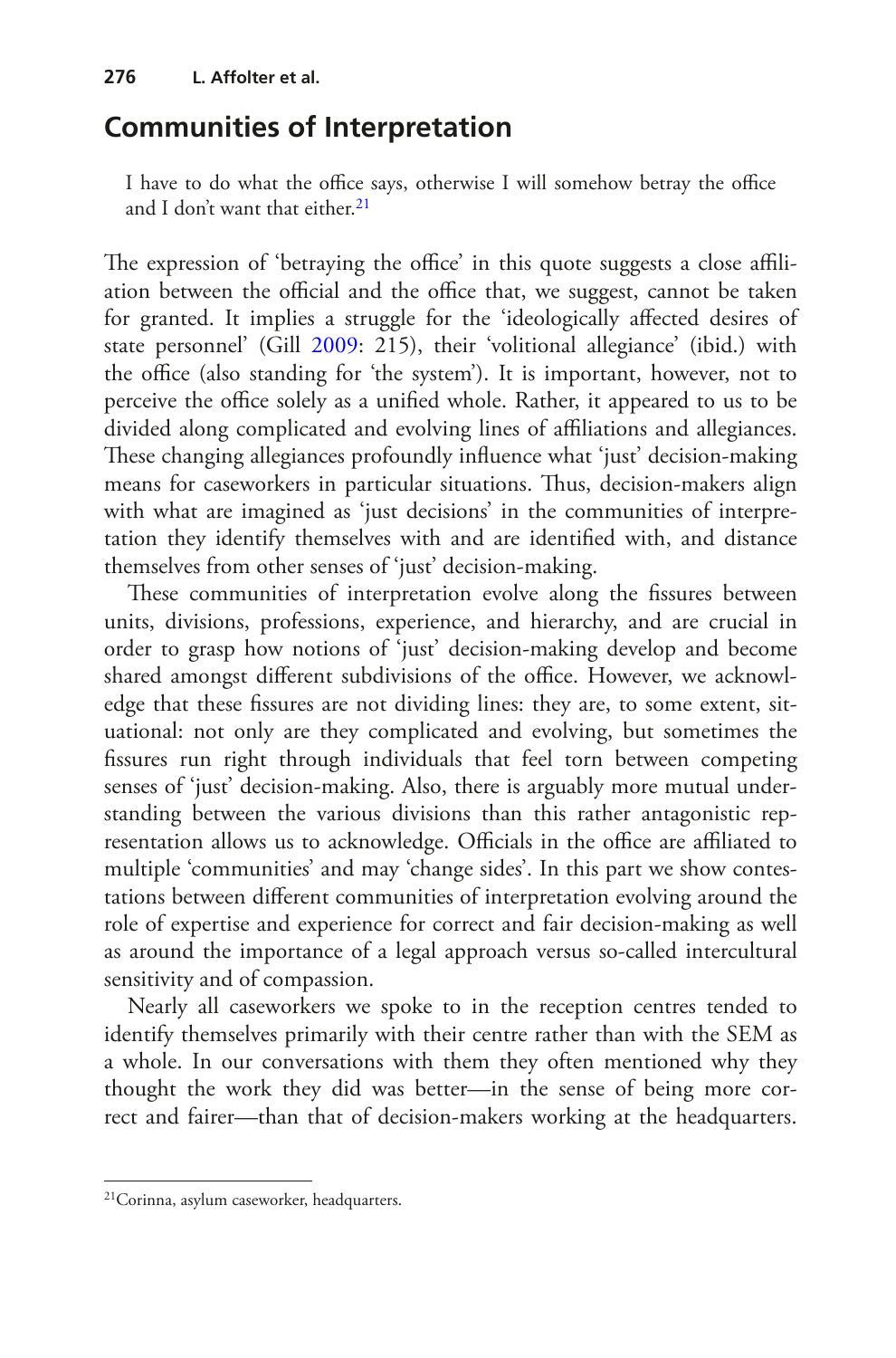The latter did the same. Decision-makers, both in the reception centres and at headquarters, considered it to be unfair that their decision-making sometimes difered. However, in order to overcome these diferences they all expected the respective other to adapt to their way of doing things. Officials in the reception centres often highlighted that people at the headquarters in Bern were not as close to the claimants as they were. They used this closeness to the claimants to explain their own diferent, more 'realitygrounded' approach to decision-making. Officials in the headquarters, in turn, expressed reservations about practices in the reception centres that they considered to be 'shirt-sleeved' or 'rush rush' approaches, that sufered from a lack of either distance from the claimants or the necessary expertise. At stake here are diferent notions of 'expertise' that are considered necessary for correct and fair decision-making. Officials in the reception centres perceive their expertise to derive from their 'close contact' with asylum seekers and the vast number of conversations they have with them (since they conduct both the short and long asylum interviews, whilst the decision-makers in Bern only do the latter). Many decision-makers at the headquarters, on the other hand, consider their expertise to be greater and of more value, because they hold all the *Federführungen* and, therefore, have all the experts and their expertise 'in house'.

*Daniel*: Those in the 'country teams' they're supposed to be the specialists. But then someone who's been working at the SEM for half a year or so tells you what to do. Well […].

*Researcher*: You mean that someone who's new takes on a *Federführung*?

*Daniel*: Yes, exactly. […] To give you a specifc example; I once interviewed a woman from Somalia. She couldn't [tell me] anything. So I asked the *Federführung* in Bern how this works with Somali women, whether I could give her a removal order. And then someone [from the *Federführung*] wrote back to me and said: 'As a women she [belongs to] a vulnerable group'. As a woman you're not per se vulnerable. [...] I didn't do it. I gave her a removal order anyway. And I was backed up.<sup>22</sup>

Here we see a caseworker from a reception centre challenging the expertise and authority of a colleague at the headquarters. In this case, he simply does not follow her advice. Furthermore, the friction between newcomers or 'inexperienced' decision-makers and old-established officials becomes apparent in his statement.

<span id="page-14-0"></span><sup>22</sup>Daniel, asylum caseworker, reception centre.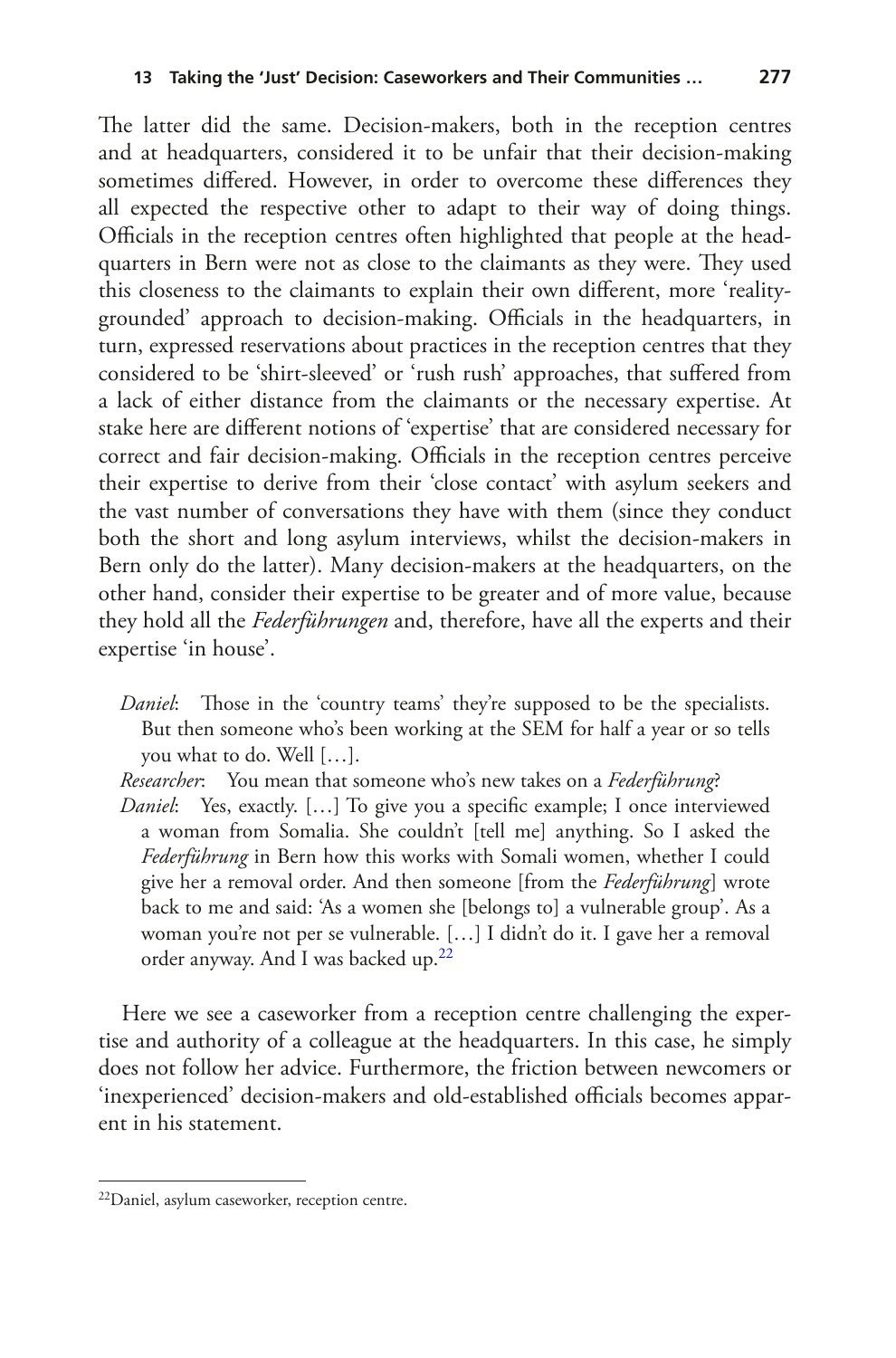Newcomers sometimes accuse old-established officials of having developed a 'cynical' attitude towards asylum applicants over the course of their career that they deem incompatible with rightful decision-making. Although they often express a certain understanding for developing cynicism and even sometimes state that nobody should do this job for too long, they are most impressed by old-established officials who have managed to maintain the ability to 'see the humans behind applications' and to make an efort to 'reset' after every interview, approaching 'every asylum applicant as if she or he were the first'. Old-established officials, in turn, are sometimes sceptical of approaches to decision-making that they consider put personal opinions and feelings above the values of the larger 'community of interpretation', the office. Instead, they feel that some of the newcomers pursue 'egoistic projects'. Hence, whilst experience is regarded by newcomers and oldestablished officials alike as essential for decision-making, experience is also believed to sometimes stand in the way of 'just' decision-making.

However, what 'seeing the human behind the application' means in practical terms is contested. What for some might fall within 'seeing the human, instead of a number', might already be regarded as 'egoistic' and 'unfair' by others as we showed in the previous section. These differences in decision-making are often related back to decision-makers' political opinions, and also—more often—to their units, divisions or centres being 'softer' or 'harder'.

Furthermore, in the office, different professional backgrounds of caseworkers and superiors are also mentioned as indicative of diverging perspectives on what correct and fair decision-making is. The main fault line seems to run between those with a legal background and those without, the latter usually having a social sciences or humanities background. As the asylum procedure involves writing legal orders, conducting interviews in complex intercultural settings (see Kälin [1986](#page-19-15)) and evaluating the credibility of asserted origin and persecution narratives, caseworkers often disagree on what 'just' decision-making means regarding these contrasting facets of their work. Thus, caseworkers quite often openly acknowledge taking a 'legalistic' approach or one that departs from it and express a clear preference for one way or the other. Of course, this is not only related to their professional background, but also to how they have been trained and socialised in the asylum office. Hence, whilst some superiors expressed a clear preference for employing new decision-makers who are legally versed and/or have a legal background, others prefer people who have travelled, 'who know how things work abroad – not just in Russia, America or France, but in Bangladesh or Uganda for example – [and] who can free themselves from a eurocentric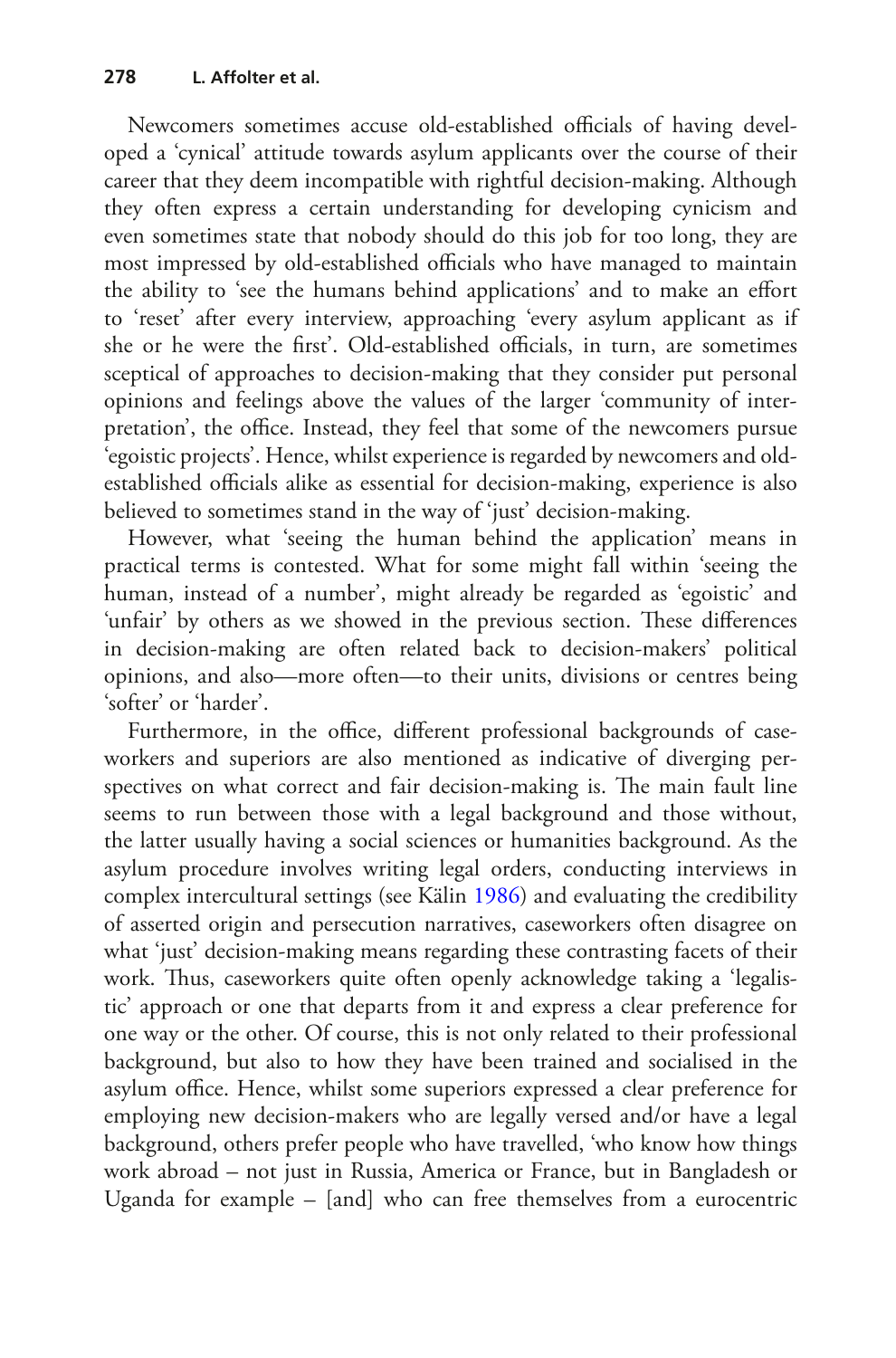perception'.<sup>23</sup> These different employment strategies and the fact that the superiors themselves employ their decision-makers, explain to some extent why the diferent asylum units become important communities of interpretation. Of course, this also has to do with the hierarchical structure; with the superiors checking their employees' decisions and deciding whether they are correct or not; and with decision-makers being trained on the job within the units.

A further fault line of afliation and allegiance—one that is not specifc to the asylum office but haunts most hierarchical bureaucratic organisations in some form or other—is that between the management and frontline staf or 'street-level bureaucrats' (see Lipsky [2010\)](#page-19-1). While the former are concerned with broader strategic planning, organising the work of the latter and 'steering' the processes and outcomes of the whole, the latter are those typically meeting 'clients', processing cases and taking decisions in individual cases. A main tension in the office, as discussed above, arises between the management emphasising numbers and output and frontline staf who consider an (over-)emphasis on numbers problematic if not counterproductive to the complex work they do.

Vast diferences seem to exist in the ways in which heads of divisions and units pass on the pressure to yield numbers to their subordinates: while some actively shield their staff from too rigid output target enforcement, others seem less able or willing to do so. And, as the following example highlights, they may themselves feel pressured or inclined to put the output frst for career reasons or out of fear of losing their position:

It appears quite markedly; we're only human. Now, for example: The head of division of the asylum procedure was only appointed ad interim and then they said: 'Well, maybe he will then be appointed but maybe it [the position] will also be advertised'. And then he got really stressed out and he had to produce as good numbers as possible. So, he sat down with all the head of units and then they said: 'What do we do now? We really have to increase the output, now that we've hired so many new people, now it has to rise'. […] It's quite logical that these people are not efficient in the first three, four months and that the output rather decreases if the more experienced ones have to instruct the new people, if they come with questions, and they have to teach modules and so on. And this is logical, everybody knows that, actually in every operational management this is clear except, apparently, in the SEM, where one is afraid of the pressure, and of politics and such things, because these Swiss

<span id="page-16-0"></span><sup>&</sup>lt;sup>23</sup>Nadia, head of unit, headquarters.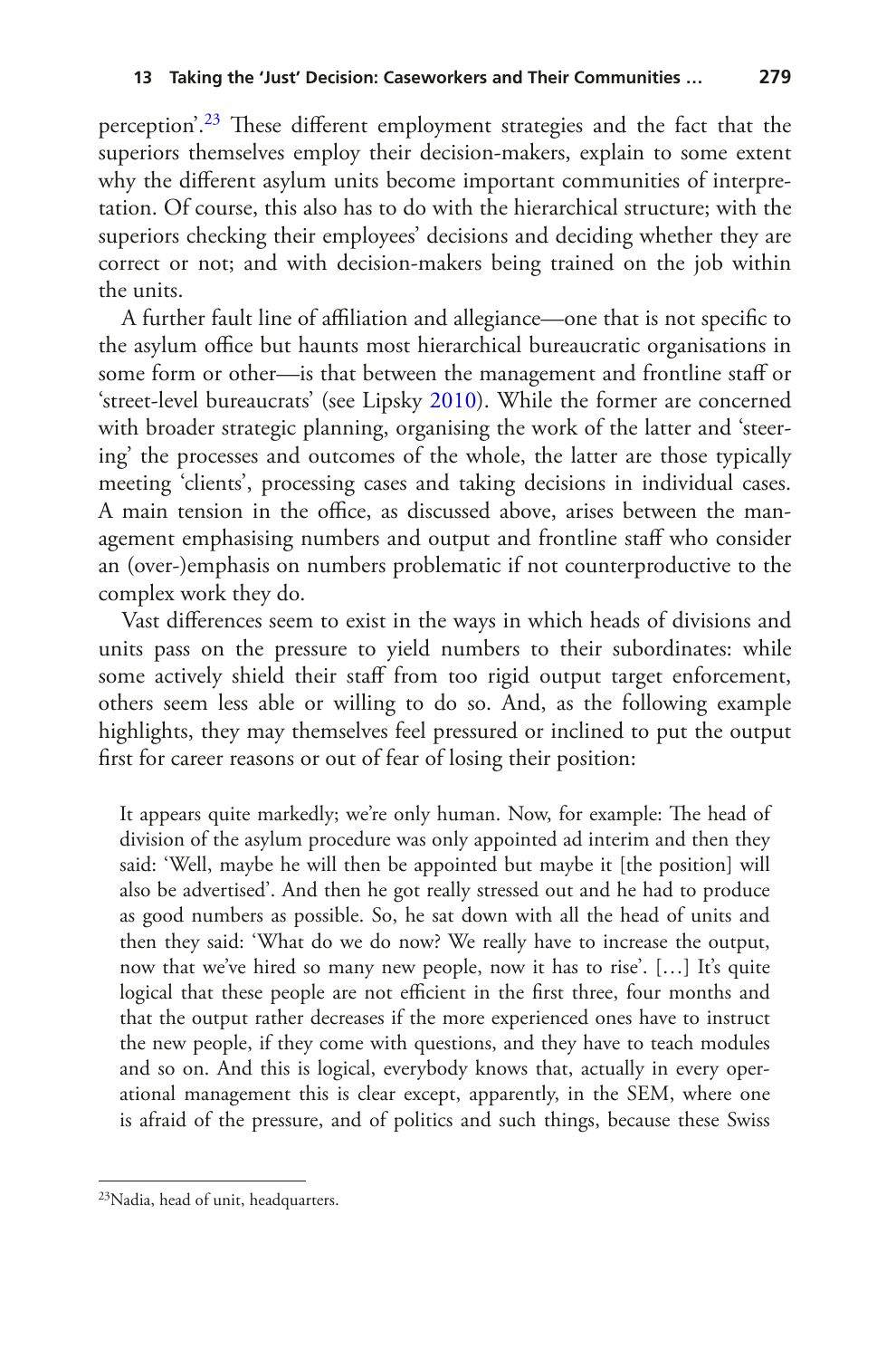Federal Councillors<sup>[24](#page-17-0)</sup> probably need to show results soon, and therefore one has decided, well yes, we have to increase the output.<sup>25</sup>

This example nicely shows that even if output goals are frowned upon on the street-level, caseworkers try to make sense of the rationalities behind them. That does not mean, however, that they see them as 'necessary' and unavoidable as they feel the management sometimes implies. And, more importantly, it shows that they see them as a barrier that gets in the way of what they consider 'just' decision-making.

# **Conclusion**

'Always remember: you are the office', new decision-makers are constantly reminded in the training sessions. Thus, the expectation is that they should think and behave like that and not like individuals. They are asked and instructed to follow the objectives of the office, which—with it being a state institution—we can also call 'state objectives'. The meanings ascribed to 'just' decision-making by caseworkers and superiors that we have discussed in this chapter seem to be very much in line with these objectives. Following Gill [\(2009](#page-19-3): 219), we argue that 'states [...] command powers that are capable of engendering the *will* to act in accordance with state objectives, rather than simply generating the necessity or imperative to do so'. We argue that the need and wish to 'ft in' plays an important role in this regard. Above we described the widespread denunciation of other decision-makers as well as whole units, divisions and centres as being either 'hardliners' or 'softies'. Most decision-makers do not want to be denominated as either, especially if the denomination does not ft with that of the community or communities of interpretation they most identify with. When taking decisions, therefore, caseworkers not only try to anticipate their superior's take towards their decisions, but sometimes also worry about what their peers might think about them, as this quote shows:

And then this case with 'in dubio pro [refugio]'. Sometimes you feel really bad [doing this]. Because [...] people speak about you behind your back: 'Oh, she chose the easy way out; just quickly taking a positive [decision]. But maybe

<span id="page-17-0"></span><sup>&</sup>lt;sup>24</sup>The seven Swiss Federal Councillors are also ministers. One of them leads the Federal Department of Justice and Police, of which the SEM is a part.

<span id="page-17-1"></span><sup>25</sup>Benjamin, asylum caseworker, headquarters.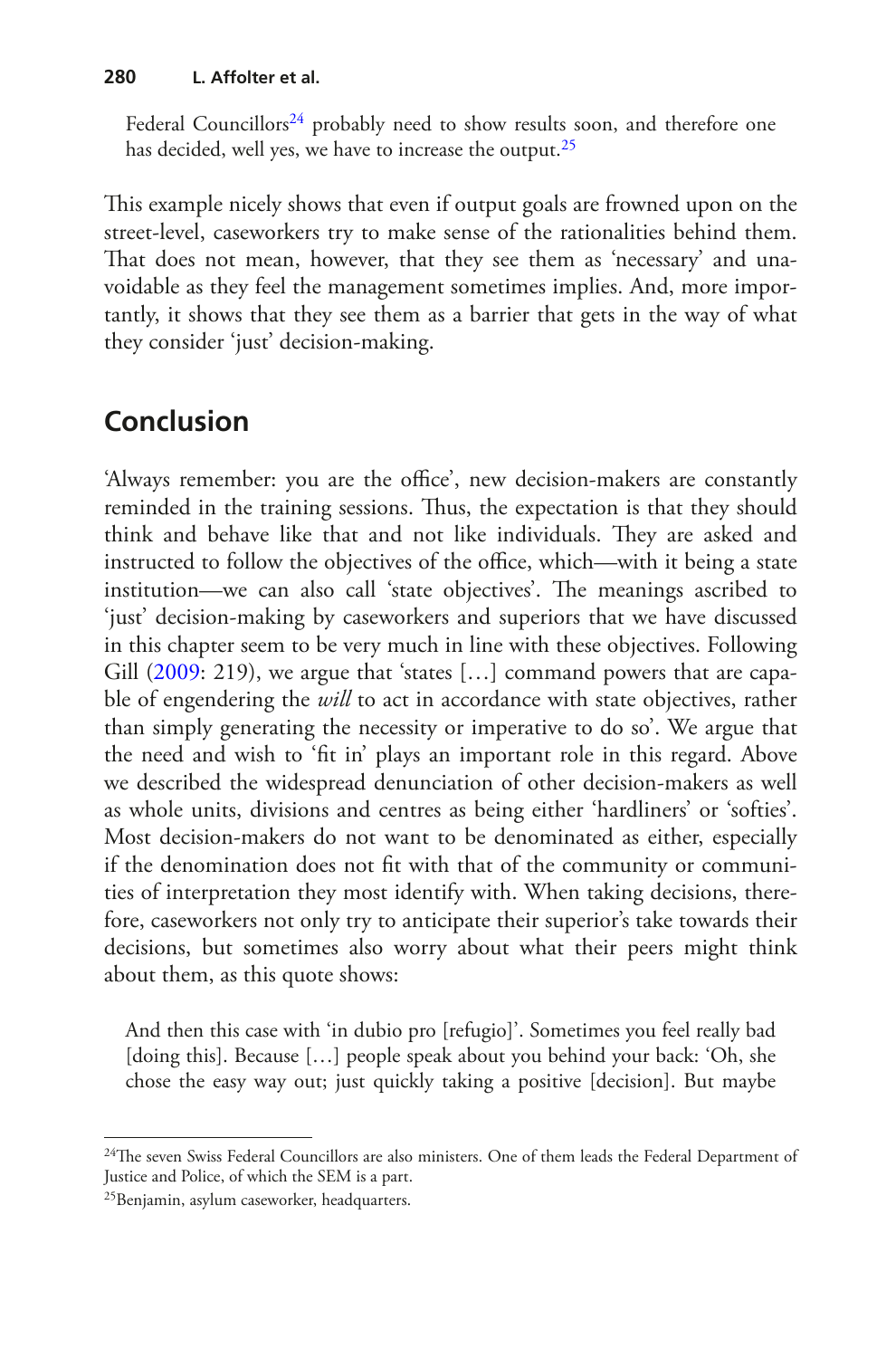you really struggled with [the decision]. Because sometimes, even though the story is not at all convincing, but if you don't fnd any arguments – truly not and not just out of laziness – your only choice is to take a positive [decision]. Well, ok, maybe you could show the case to someone else first.<sup>[26](#page-18-2)</sup>

This quote is typical in two ways. First, it shows the role one's co-workers—or rather the anticipation of what they might think—play in decision-making. In line with this, many newcomers told us that it was primarily through their 'coaches', 'godmothers' and 'godfathers'—who are co-workers from the same unit that train new employees to do the job—that they learnt how to 'think the right thoughts'. Second, it is not a coincidence that Helen refers to what her co-workers might think with regard to her taking a 'too lenient' decision rather than one that is 'too harsh'. While 'overly strict' and 'cynical' decision-making is also frequently criticised and regarded as bad decision-making, we have never heard it being called 'unprofessional', whereas 'lenient' and so-called 'naïve' decision-making is (see also Alpes and Spire [2014](#page-18-3): 269; Fassin and D'Halluin [2005:](#page-19-16) 6006; Kelly [2012](#page-19-17); Schefer [2003](#page-20-10): 456; Whyte [2011\)](#page-20-11).

Being professional and ftting into their communities of interpretation are important for decision-makers. This can help explain decision-makers' volitional allegiance to the asylum office and its objectives and ultimately to 'the state' and its objectives. Through these communities of interpretation things become self-evident, like the need to protect the asylum system from being abused and to save protection for those 'who really deserve it'. At the same time, it seems to be self-evident within the office that decision-makers should always be able to endorse and stand by the decisions they take and the way they go about doing so.

#### **References**

- <span id="page-18-3"></span>Alpes, J., & Spire, A. (2014). Dealing with Law in Migration Control: The Powers of Street-Level Bureaucrats at French Consulates. *Social and Legal Studies, 23*(2), 261–274.
- <span id="page-18-0"></span>Barnett, C. (2011). Geography and Ethics: Justice Unbound. *Progress in Human Geography, 35*(2), 246–255.
- <span id="page-18-1"></span>Breidenstein, G., Hirschauer, S., Kalthof, H., & Nieswand, B. (2013). *Ethnografe. Die Praxis der Feldforschung*. Stuttgart: UTB.

<span id="page-18-2"></span><sup>26</sup>Helen, asylum caseworker, headquarters.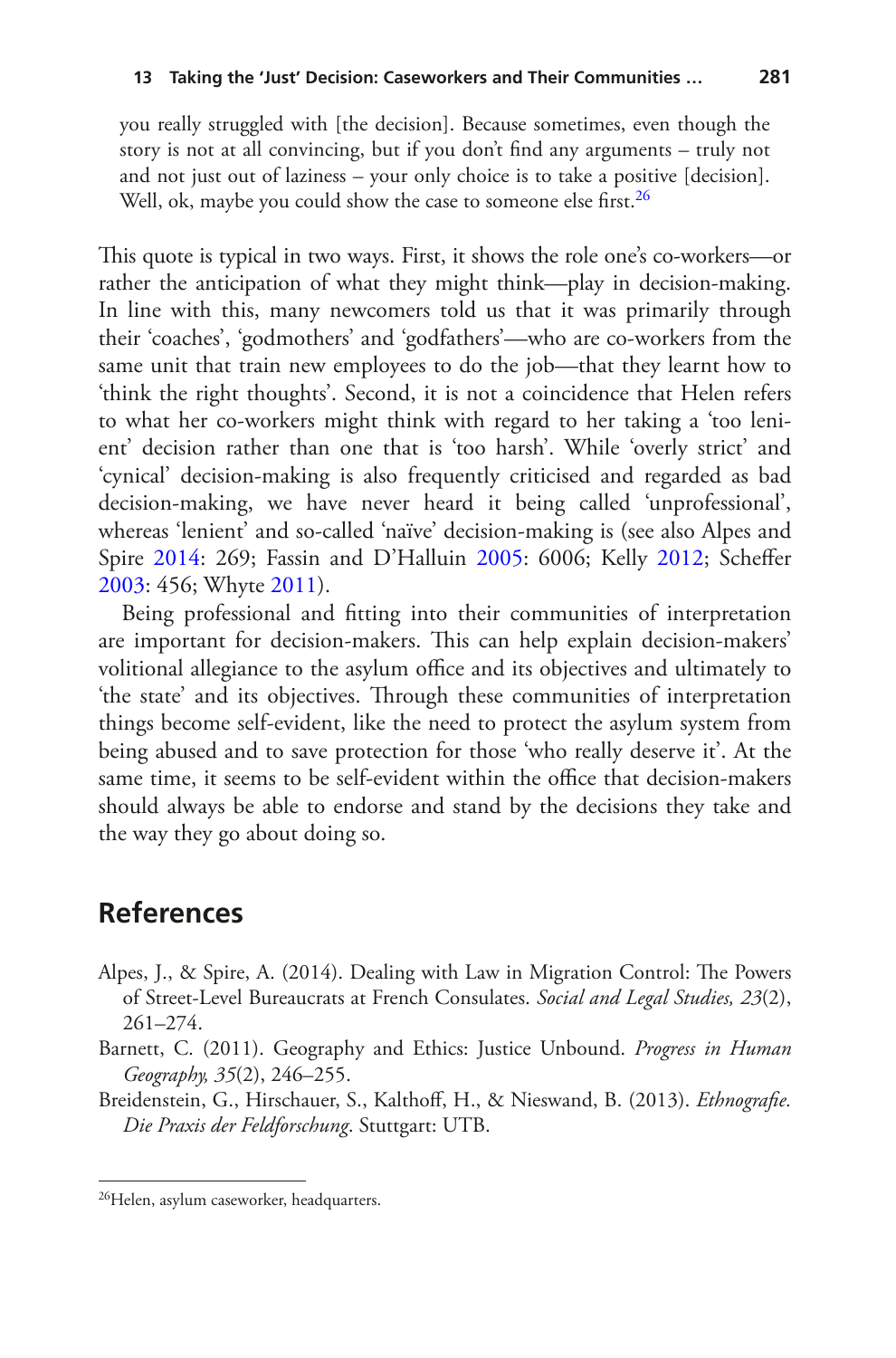- <span id="page-19-9"></span>Doornbos, N. (2005). On Being Heard in Asylum Cases; Evidentiary Assessment Through Asylum Interviews. In G. Noll (Ed.), *Proof, Evidentiary Assessment and Credibility in Asylum Procedures* (pp. 103–122). Leiden and Boston: Martinus Nijhof.
- <span id="page-19-14"></span>Fassin, D. (2012). Moral Economy and Local Justice. *Revue française de sociologie, 53*(4), 651–656.
- <span id="page-19-16"></span>Fassin, D., & D'Halluin, E. (2005). The Truth from the Body: Medical Certificates as Ultimate Evidence for Asylum Seekers. *American Anthropologist, 107*(4), 597–608.
- <span id="page-19-0"></span>Fassin, D., & Kobelinsky, C. (2012). How Asylum Claims Are Adjudicated: The Institution as a Moral Agent. *Revue française de sociologie, 53*(4), 444–472.
- <span id="page-19-11"></span>Gibb, R., & Good, A. (2013). Do the Facts Speak for Themselves? Country of Origin Information in French and British Refugee Status Determination Procedures. *International Journal of Refugee Law, 25*(2), 291–322.
- <span id="page-19-3"></span>Gill, N. (2009). Presentational State Power: Temporal and Spatial Infuences Over Asylum Sector Decisionmakers. *Transactions of the Institute of British Geographers, 34,* 215–233.
- <span id="page-19-4"></span>Gill, N. (2016). *Nothing Personal? Geographies of Governing and Activism in the British Asylum System*. Oxford: Wiley-Blackwell.
- <span id="page-19-10"></span>Good, A. (2007). *Anthropology and Expertise in the Asylum Courts*. London: Routledge-Cavendish.
- <span id="page-19-12"></span>Gupta, A. (1995). Blurred Boundaries: The Discourse of Corruption, the Culture of Politics, and the Imagined State. *American Ethnologist, 22*(2), 375–402.
- <span id="page-19-5"></span>Jubany, O. (2011). Constructing Truths in a Culture of Disbelief: Understanding Asylum Screening from Within. *International Sociology, 26*(1), 74–94.
- <span id="page-19-15"></span>Kälin, W. (1986). Troubled Communication: Cross-Cultural Misunderstandings in the Asylum-Hearing. *International Migration Review, 20*(2), 230–241.
- <span id="page-19-17"></span>Kelly, T. (2012). Sympathy and Suspicion: Torture, Asylum, and Humanity. *Journal of the Royal Anthropological Institute, 78,* 753–768.
- <span id="page-19-6"></span>Kobelinsky, C. (2015). In Search of Truth: How Asylum Applications Are Adjudicated. In D. Fassin (Ed.), *At the Heart of the State: The Moral World of Institutions* (pp. 67–92). London: Pluto Press.
- <span id="page-19-13"></span>Laroche, H. (1995). From Decision to Action in Organizations: Decision-Making as a Social Representation. *Organization Science, 6*(1), 62–75.
- <span id="page-19-1"></span>Lipsky, M. (2010). *Street-Level Bureaucracy, 30th Anniversary Edition: Dilemmas of the Individual in Public Service*. New York: Russel Sage Foundation.
- <span id="page-19-7"></span>Maryns, K. (2006). The Asylum Speaker: Language in the Belgian Asylum Procedure. *The International Journal of Speech, Language and the Law, 14(2),* 295–300.
- <span id="page-19-2"></span>Maynard-Moody, S., & Musheno, M. (2003). *Cops, Teachers, Conselors. Stories from the Front Lines of Public Service*. Ann Arbor: University of Michigan Press.
- <span id="page-19-8"></span>Miaz, J. (2017). From the Law to the Decision: The Social and Legal Conditions of Asylum Adjudication in Switzerland. *European Policy Analysis, 3*(2), 372–396.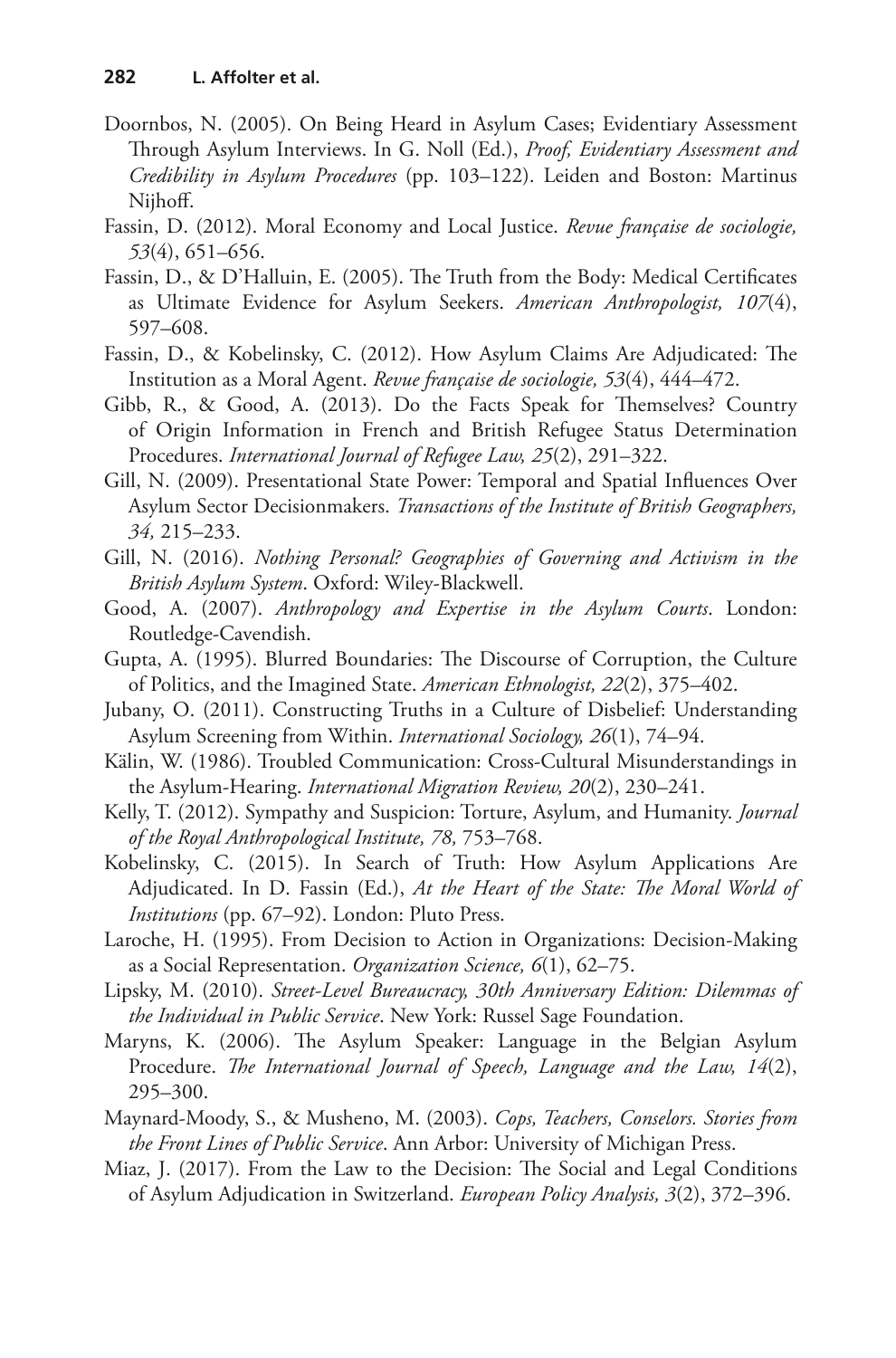- <span id="page-20-0"></span>Mountz, A. (2010). *Seeking Asylum. Human Smuggling and Bureaucracy at the Border*. Minneapolis: University of Minnesota Press.
- <span id="page-20-8"></span>Poertner, E. (2017). Governing Asylum Through Configurations of Productivity and Deterrence: Efects on the Spatiotemporal Trajectories of Cases in Switzerland. *Geoforum, 78,* 12–21.
- <span id="page-20-2"></span>Probst, J. (2011). Entre faits et fction: l'instruction de la demande d'asile en Allemagne et en France. *Cultures and Confits, 84,* 63–80.
- <span id="page-20-4"></span>Scheffer, T. (2001). Asylgewährung: eine ethnographische Analyse des deutschen *Asylverfahrens*. Stuttgart: Lucius and Lucius.
- <span id="page-20-10"></span>Schefer, T. (2003). Kritik der Urteilskraft - Wie die Asylprüfung Unentscheidbares in Entscheidbares überführt. In J. Oltmer (Ed.), *Migration steuern und verwalten: Deutschland vom späten 19. Jahrhunder bis zur Gegenwart* (pp. 423–458). Göttingen: Vandenhoeck and Ruprecht.
- <span id="page-20-5"></span>Shore, C., & Wright, S. (2011). Conceptualising Policy: Technologies of Governance and the Politics of Visibility. In C. Shore, S. Wright, & D. Però (Eds.), *Policy Worlds. Anthropology and the Analysis of Contemporary Power* (pp. 1–25). New York, Oxford: Berghahn Book.
- <span id="page-20-3"></span>Souter, J. (2011). A Culture of Disbelief or Denial? Critiquing Refugee Status Determination in the United Kingdom. *Oxford Monitor of Forced Migration, 1*(1), 48–59.
- <span id="page-20-6"></span>Van Maanen, J. (1982). Fieldwork on the Beat. In J. Van Maanen, J. M. Dabbs, & R. R. Faulkner (Eds.), *Varieties of Qualitative Research* (pp. 103–151). Beverly Hills, London, and New Delhi: Sage.
- <span id="page-20-7"></span>Wedel, J. R., Shore, C., Feldman, G., & Lathrop, S. (2005). Toward an Anthropology of Public Policy. *Annals of the American Academy of Political and Social Science, 600,* 30–51.
- <span id="page-20-1"></span>Wenger, E. (2003). Communities of Practice and Social Learning Systems. In D. Nicolini, S. Gherardi, & D. Yanow (Eds.), *Knowing in Organizations: A Practice-Based Approach* (pp. 76–99). Armonk, NY: M.E. Sharp.
- <span id="page-20-11"></span>Whyte, Z. (2011). Enter the Myopticon. Uncertain Surveillance in the Danish Asylum System. *Anthropology Today, 27*(3), 18–21.
- <span id="page-20-9"></span>Zimmermann, S. E. (2011). Reconsidering the Problem of "Bogus" Refugees with "Socio-economic Motivations" for Seeking Asylum. *Mobilities, 6,* 335–352.